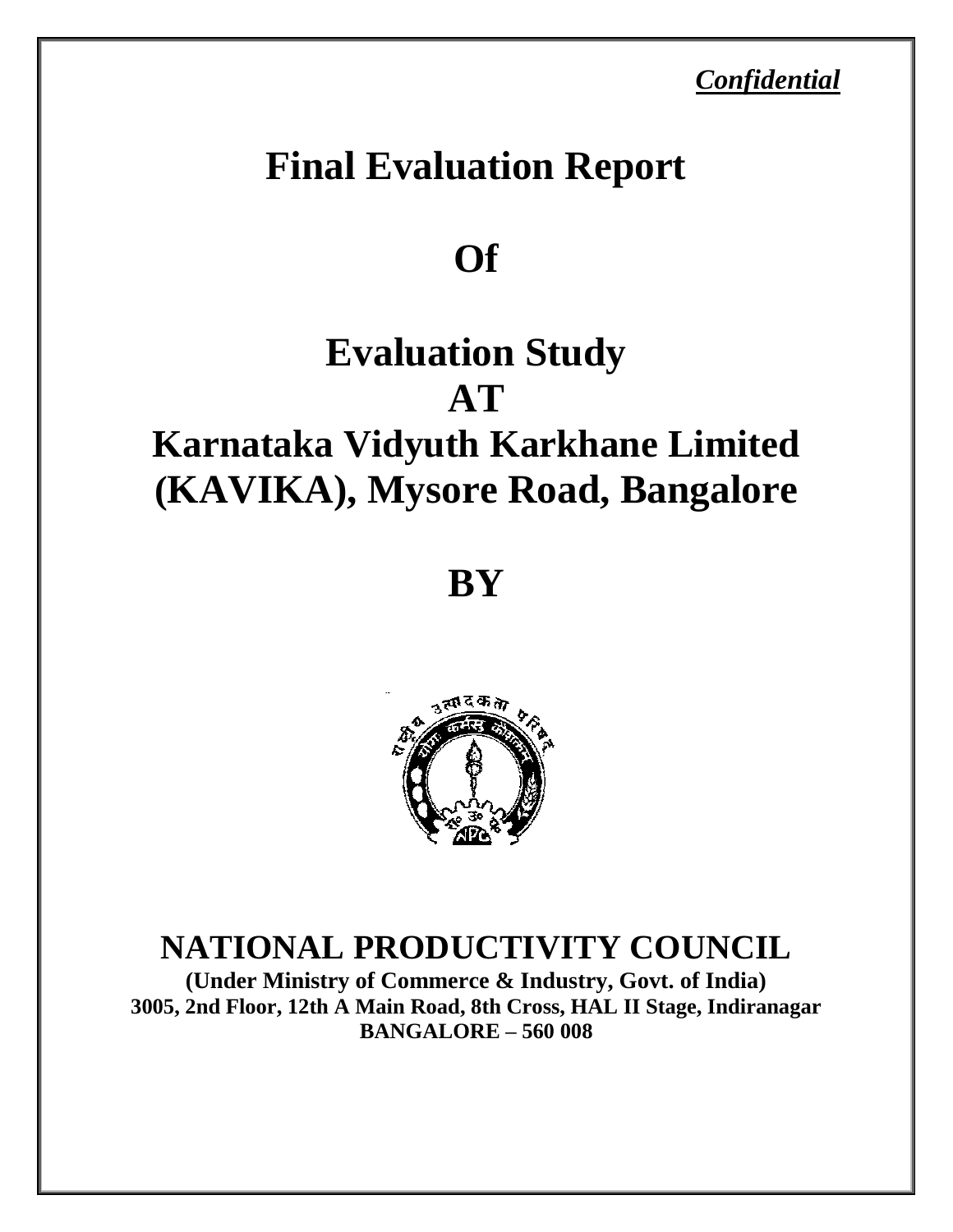|                | <b>Table of Contents</b>                                                         |                       |  |
|----------------|----------------------------------------------------------------------------------|-----------------------|--|
| S.No           | <b>Description</b>                                                               | Page<br><b>Number</b> |  |
| A              | Acknowledgement                                                                  |                       |  |
|                | Introduction to the company                                                      |                       |  |
| $\overline{2}$ | <b>Summary of Evaluation</b>                                                     |                       |  |
| 3              | Evaluation Issue - 1                                                             | 5                     |  |
| 4              | Evaluation Issue - 2                                                             | 12                    |  |
| 5              | Evaluation Issue - 3                                                             | 18                    |  |
| 6              | Evaluation Issue - 4                                                             | 25                    |  |
| 7              | Annexure                                                                         |                       |  |
|                | 1 - Data Requirement Matrix for Estimating<br><b>Winding Machine Requirement</b> |                       |  |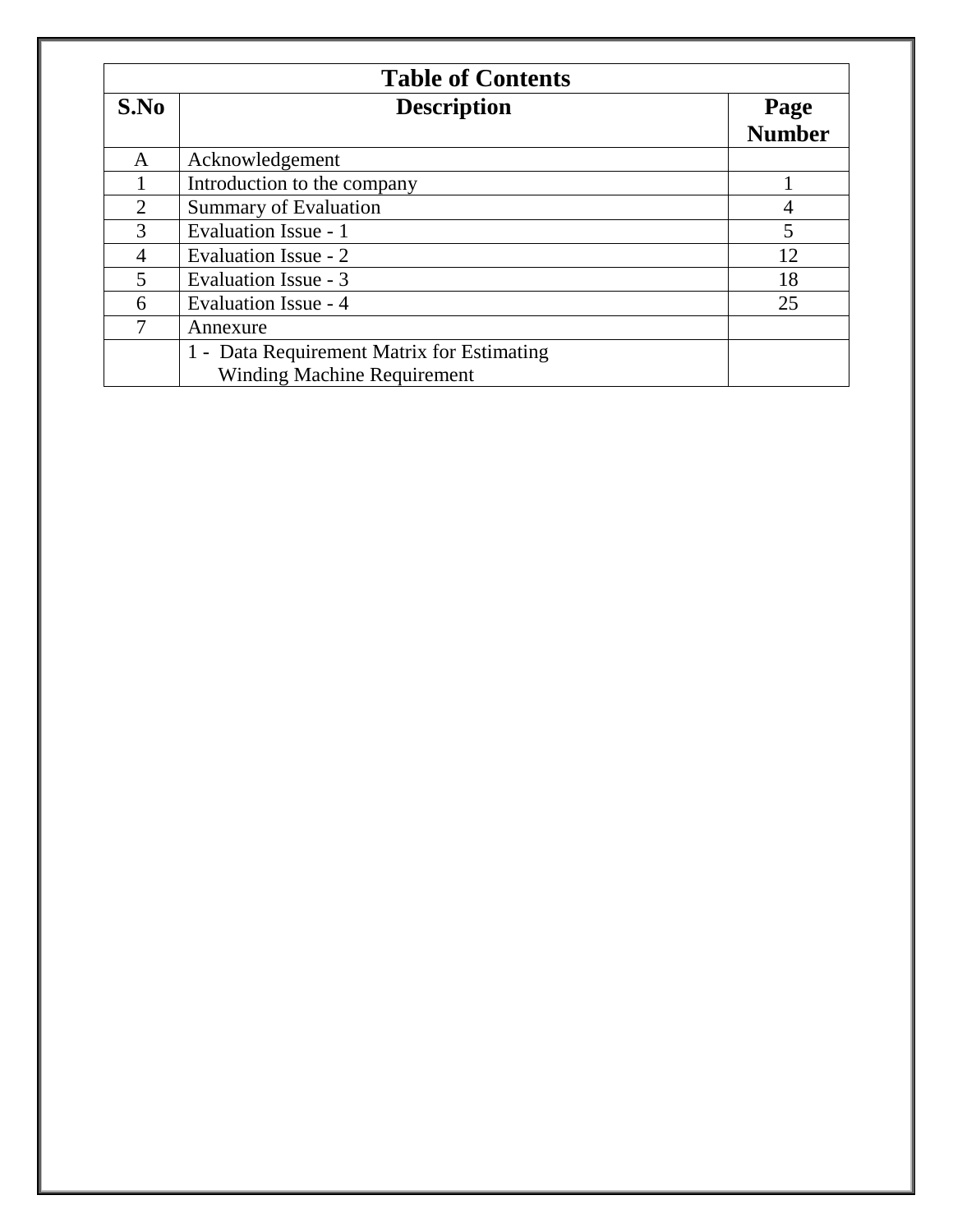#### **ACKNOWLEDGEMENT**

We wish to place on record our sincere thanks to **The Principal Secretary**, Department of Public Enterprises, Government of Karnataka for having given us the opportunity to conduct a evaluation study at M/s Karnataka Vidyuth Karkhane Limited (KAVIKA).

We are grateful to **The Chief Evaluation Officer,** Karnataka Evaluation Authority, Government of Karnataka for having provided critical inputs for the conduction of the evaluation study.

We express our sincere thanks to **The Managing Director** and **The Executive Director of KAVIKA** for providing valuable inputs and timely coordination during the study.

We acknowledge the valuable time  $\&$  effort spared and the timely provision of the information & data, by all the Officers and Staff of KAVIKA during the study.

We also credit all the employees for their cooperation to the NPC team during the study.

 $7<sup>th</sup>$  July 2014

Bangalore C. Narendra Deputy Director & Head (RPMG)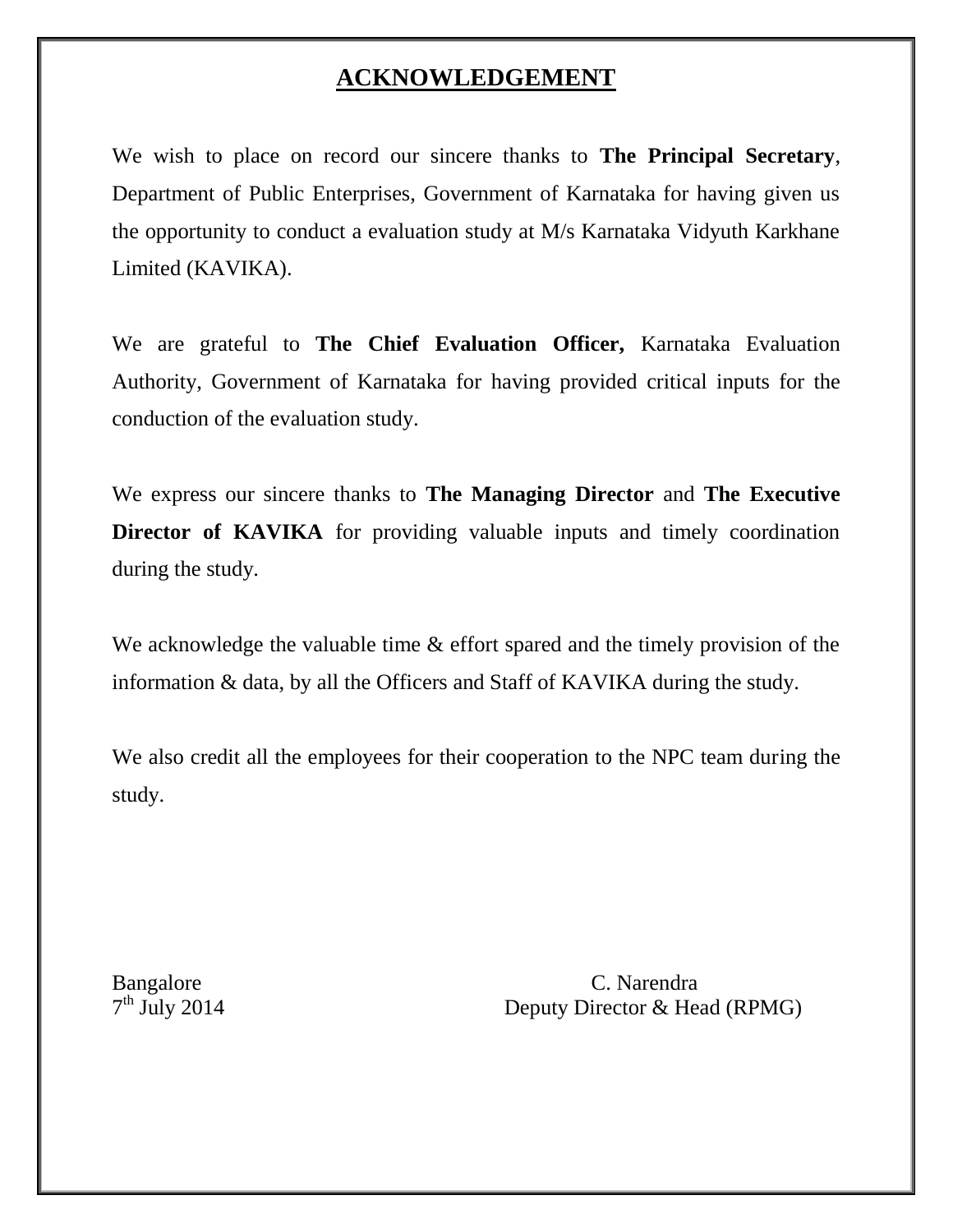#### **1.0 Introduction to Company**

- **1.1** The Company was established in 1933 as a Government Electric Factory for manufacturing of Electrical Accessories.
- **1.2** Converted into a Government PSU in 1976 with Rs. 6 cr as Authorised Share Capital and Paid up capital of Rs.561.92 lakhs. All the shares are with Govt. of Karnataka.
- **1.3** Installed Capacity of the Plant is 1300 MVA per annum. The present annual output is around 22,000 numbers of transformers aggregating to 1116 MVA. The Production achieved by the Company for the past 5 years are given below. The Company has been steadily increasing its production with a marked increase in 2011-12.

| Table 1.3.1: Production Achieved in Last 5 Years |         |             |            |
|--------------------------------------------------|---------|-------------|------------|
| S. No                                            | Year    | Qty. (Nos.) | <b>MVA</b> |
|                                                  | 2008-09 | 10376       | 671        |
| $\overline{2}$                                   | 2009-10 | 14461       | 698        |
| 3                                                | 2010-11 | 14122       | 747        |
|                                                  | 2011-12 | 20067       | 1009       |
| $\varsigma$                                      | 2012-13 | 21877       | 1116       |

The company produces transformers of different capacities of both conventional and star rated categories which are detailed below.

- 1. 25 KVA- Conventional and Star
- 2 63 KVA Conventional and Star
- 3 100 KVA Conventional and Star
- 4 250 KVA- Conventional
- 5 500 KVA-Conventional
- **1.4** The turnover of the Company during the year 2012-13 is Rs.133.99 Crores with Profit of Rs.3.49 Crores. The Financial performance of the Company for the past 5 years is detailed below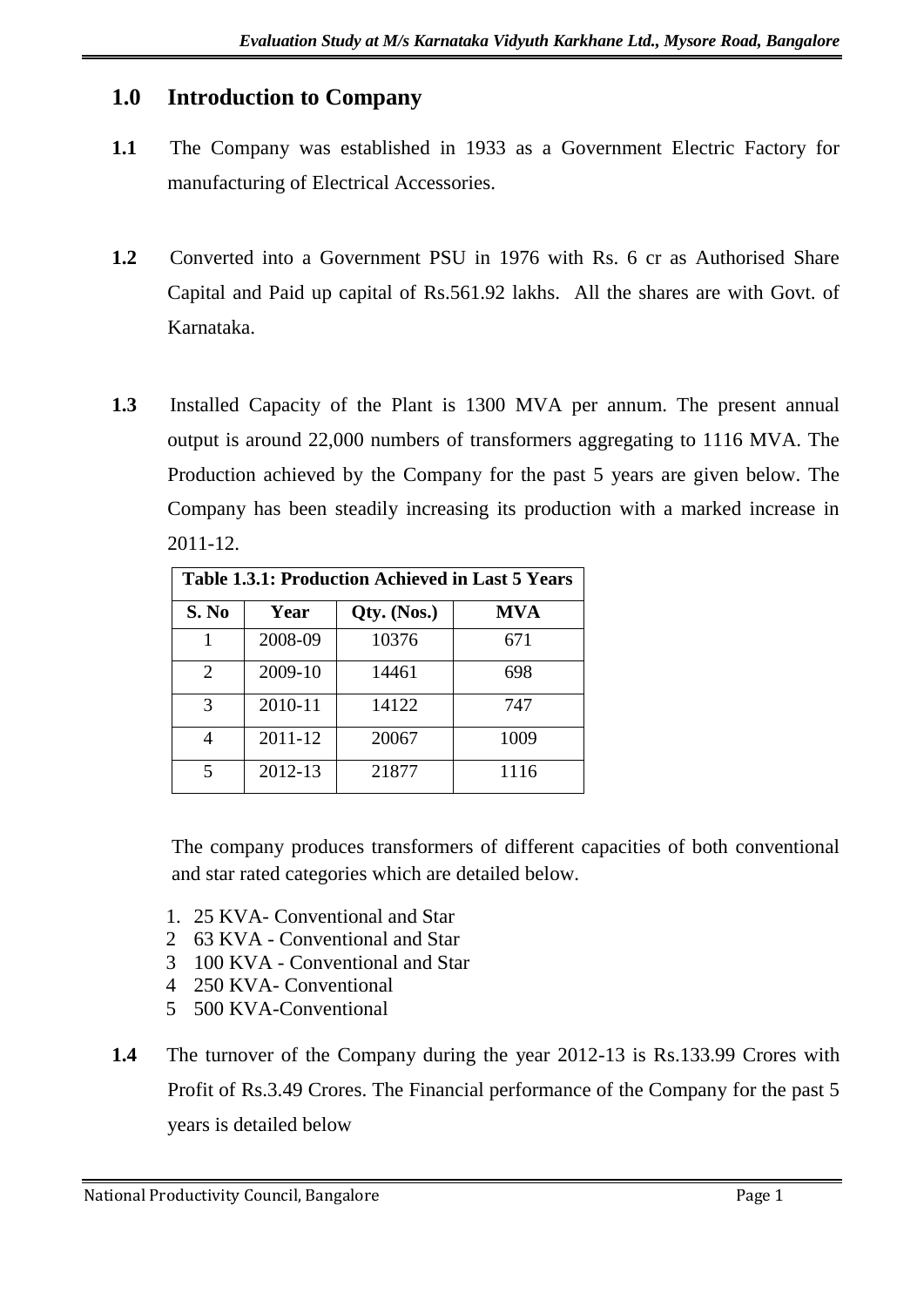| Table 1.4.1: Financial performance in Last 5 years |         |                       |                  |             |  |
|----------------------------------------------------|---------|-----------------------|------------------|-------------|--|
| <b>S. No.</b>                                      | Year    | Sales (No. of         | <b>Turn Over</b> | Profit (Rs. |  |
|                                                    |         | <b>Transformers</b> ) | (Rs. in lakhs)   | lakhs)      |  |
|                                                    | 2008-09 | 10800                 | 7606             | 538.62      |  |
| $\overline{2}$                                     | 2009-10 | 13794                 | 7120             | 59.00       |  |
| 3                                                  | 2010-11 | 14610                 | 7622             | 152.20      |  |
|                                                    | 2011-12 | 19975                 | 10524            | 270.11      |  |
|                                                    | 2012-13 | 22053                 | 13399            | 349.88      |  |

- **1.5** The main customers are ESCOMs in Karnataka. The company sells approximately 95% of their products to 5 ESCOMs. Being a State PSU, KAVIKA has an advantage of being considered on priority given their quality and delivery performance in the past.
- **1.6** The company has 192 permanent employees as on January 2014. In addition trainees/contract workman assists in both shop floor and office activities. The security and housekeeping activities have been out sourced.
- **1.7** The Company has obtained Approval/Certification from Bureau of Energy Efficiency (BEE) for manufacture of Star Rated Transformers. In the financial year 2012-13, the company sold 22053 transformers against 19975 transformers in the year 2011-12. The break-up of the category of the transformer sold are:

| <b>Table 1.7.1: Total Sales of Transformers</b> |              |                        |               |                        |                     |
|-------------------------------------------------|--------------|------------------------|---------------|------------------------|---------------------|
| S.<br>No.                                       | <b>Name</b>  | <b>Year 2012-13</b>    |               | <b>Year 2011-12</b>    |                     |
|                                                 |              | <b>Sales</b><br>(Nos.) | Sales $(\% )$ | <b>Sales</b><br>(Nos.) | <b>Sales</b><br>(%) |
|                                                 | 25 KVA Star  | 6504                   | 29.49%        | 2201                   | 11.02%              |
| $\overline{2}$                                  | 25 KVA Conv. | 5817                   | 26.38%        | 9037                   | 45.24%              |
| 3                                               | 63 KVA Star  | 3236                   | 14.67%        | 659                    | 3.30%               |
| 4                                               | 63 KVA Conv  | 3577                   | 16.22%        | 5852                   | 29.30%              |
| 5                                               | 100 KVA Star | 1385                   | 6.28%         | 117                    | 0.59%               |
| 6                                               | 100 KVA Conv | 1042                   | 4.72%         | 1630                   | 8.16%               |
| 7                                               | 250 KVA Conv | 313                    | 1.42%         | 224                    | 1.12%               |
| 8                                               | 500 KVA Conv | 30                     | 0.14%         | 20                     | 0.10%               |
| 9                                               | Others       | 149                    | 0.68%         | 235                    | 1.18%               |
|                                                 | <b>Total</b> | 22053                  | 100.00        | 19975                  | 100.00              |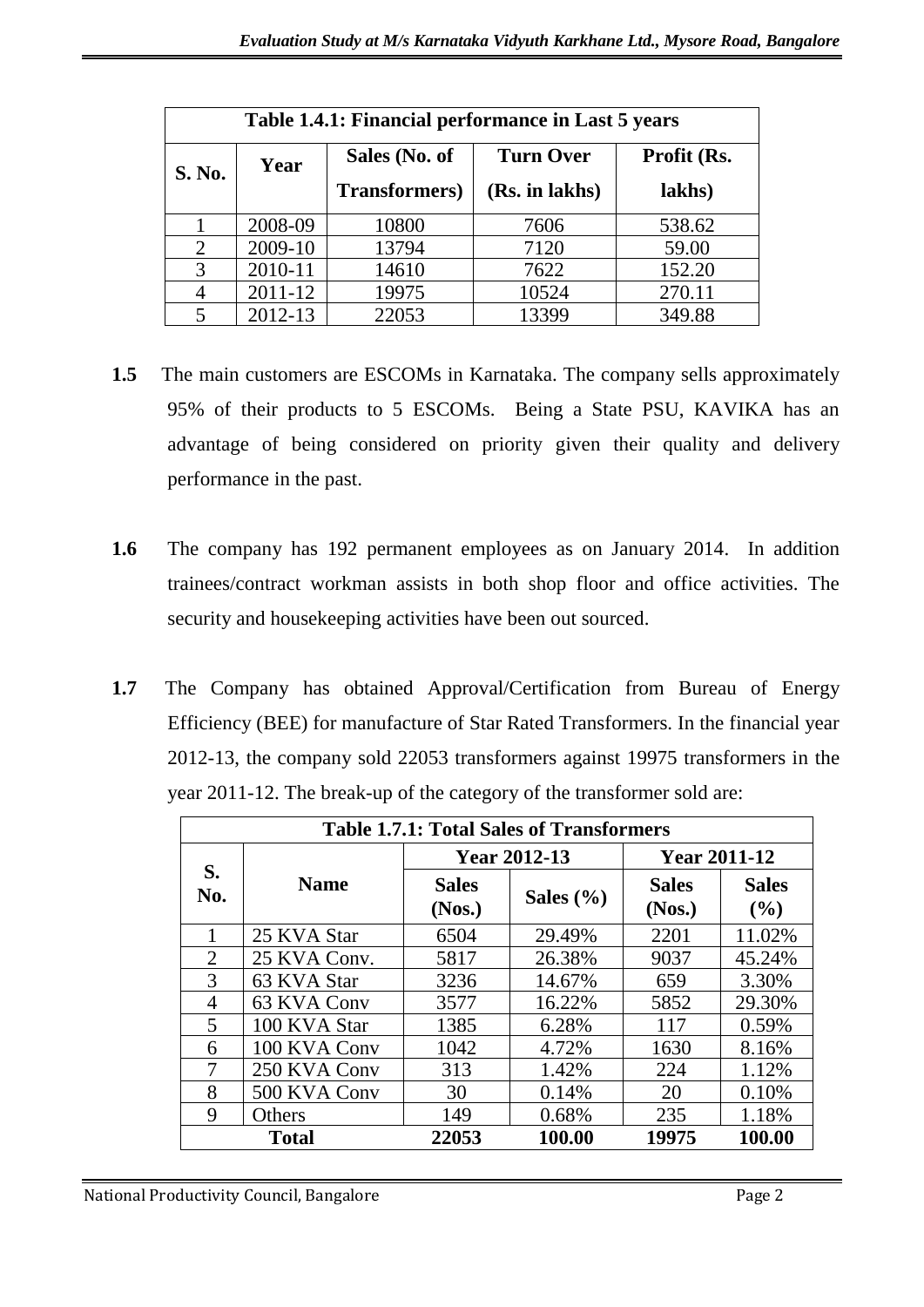**1.8** The company is shifting its focus from producing the conventional transformers to the star rated category of transformers of different capacities. The following table depicts the sale of transformers (in percentage) of star and conventional category in the last two years:

| Table 1.8.1: Sale of star and conventional transformers (in $\%$ ) |              |         |         |
|--------------------------------------------------------------------|--------------|---------|---------|
| <b>S. No.</b>                                                      | Category     | 2012-13 | 2011-12 |
|                                                                    | <b>Star</b>  | 50.45%  | 14.90%  |
| $\overline{2}$                                                     | Conventional | 49.55%  | 85.10%  |
|                                                                    | <b>Total</b> | 100.00% | 100.00% |

**1.9** The company is certified to ISO 9001:2008.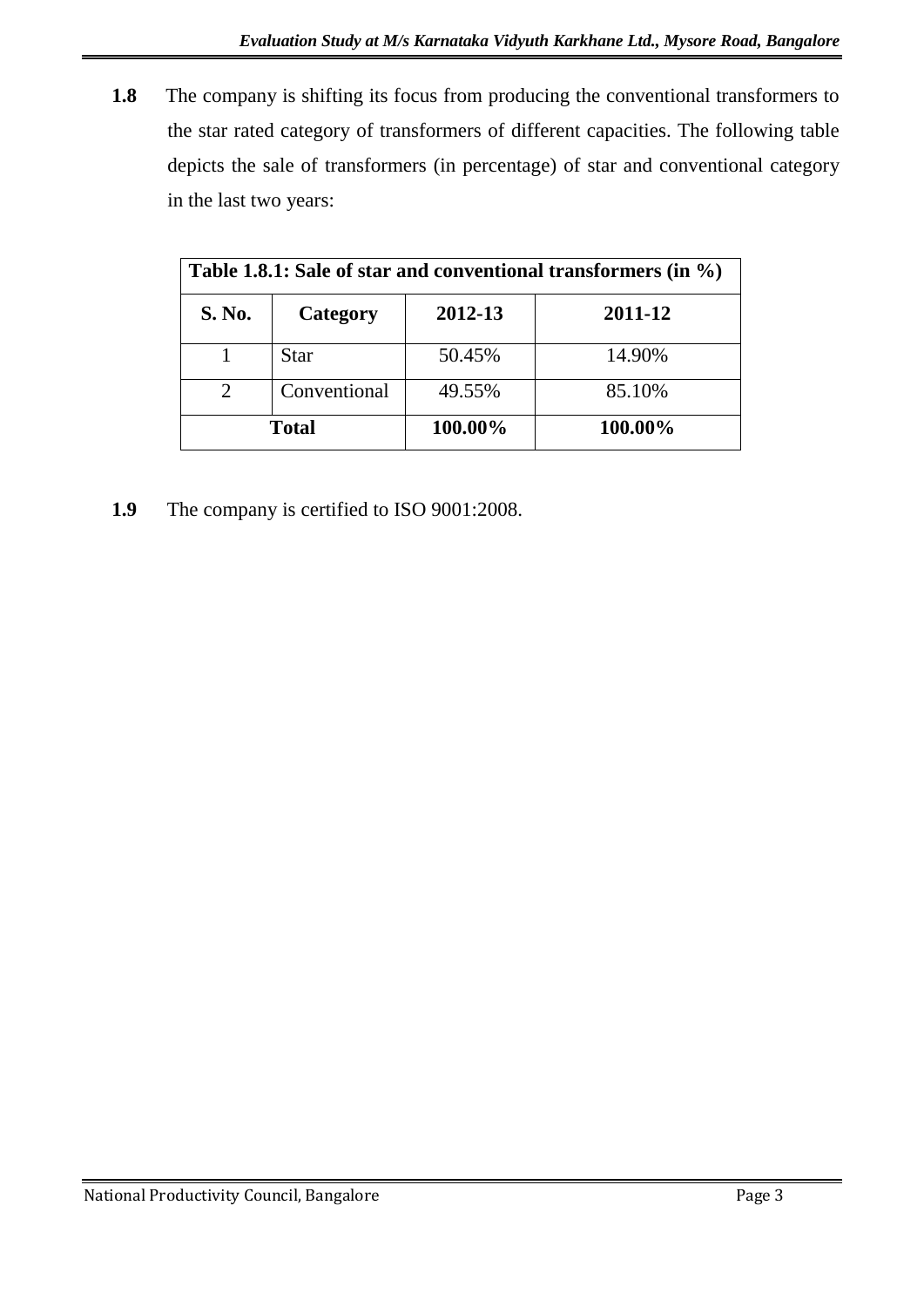#### **2.0 Summary of Evaluation**

- *Increase the throughput by*
	- *Changing the oven capacity / installing new oven.*
	- *Install new equipment to balance the line. Replace equipments in the winding, testing, despatch etc to balance the manufacturing line.*
	- *Renegotiate with the union for increased outputs per day. It is recommended that a detailed 'Production norms & Manpower assessment' study may be undertaken by the company to ascertain and finalize the production capacity at all the work centers.*
	- *Getting assured orders from the ESCOMS every year.*
- *Start implementation of 'Lean Management'.*
- *Set up cross functional team for the identification of new technologies and procurement / implementation of the same.*
- *The production team also to focus on process improvements.*
- *Recruit personnel in the Officers and the Workmen cadre to fill up vacancies arising out of the retirements of the personnel, if the present pattern of work is continued.*
- *HOD's recruited in the particular departments should be domain specialists in that area of work.*
- *Perform detailed planning to create a corpus amount to take care of the fluctuations in the receipts.*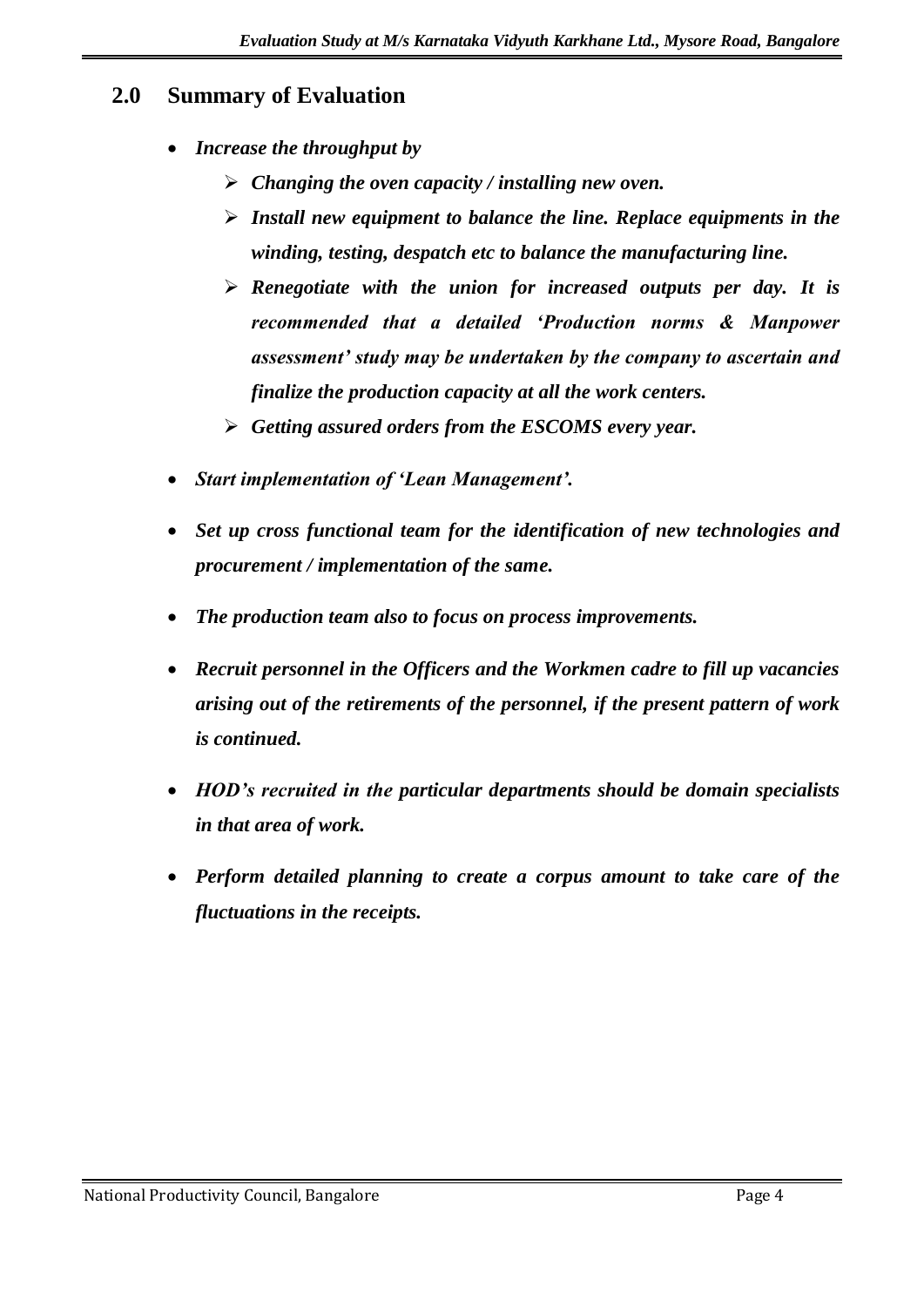- **3.0** *Evaluation Issue - 1* **- Identification of areas for Automation / Mechanisation for reducing manufacturing Lead Time and Resources.**
- **3.1** The process of manufacturing of the transformers involves winding of coils and assembly of core. Except winding of the coil which is a semi-automated process all other activities currently performed are manual. Hence it is a labour intensive manufacturing process.

The shop floor activities in the plant were observed in detail and areas for improvements in terms of Automation / Mechanisation were shortlisted. For evaluation of the various possibilities detailed discussions were held with the management personnel of KAVIKA and select subject matter specialists in the field. A detailed discussion was conducted with the top management of the company to arrive at the best possible options keeping in view of the company's strategy in the coming years.

#### **3.2 Flow Process for manufacturing of transformers**

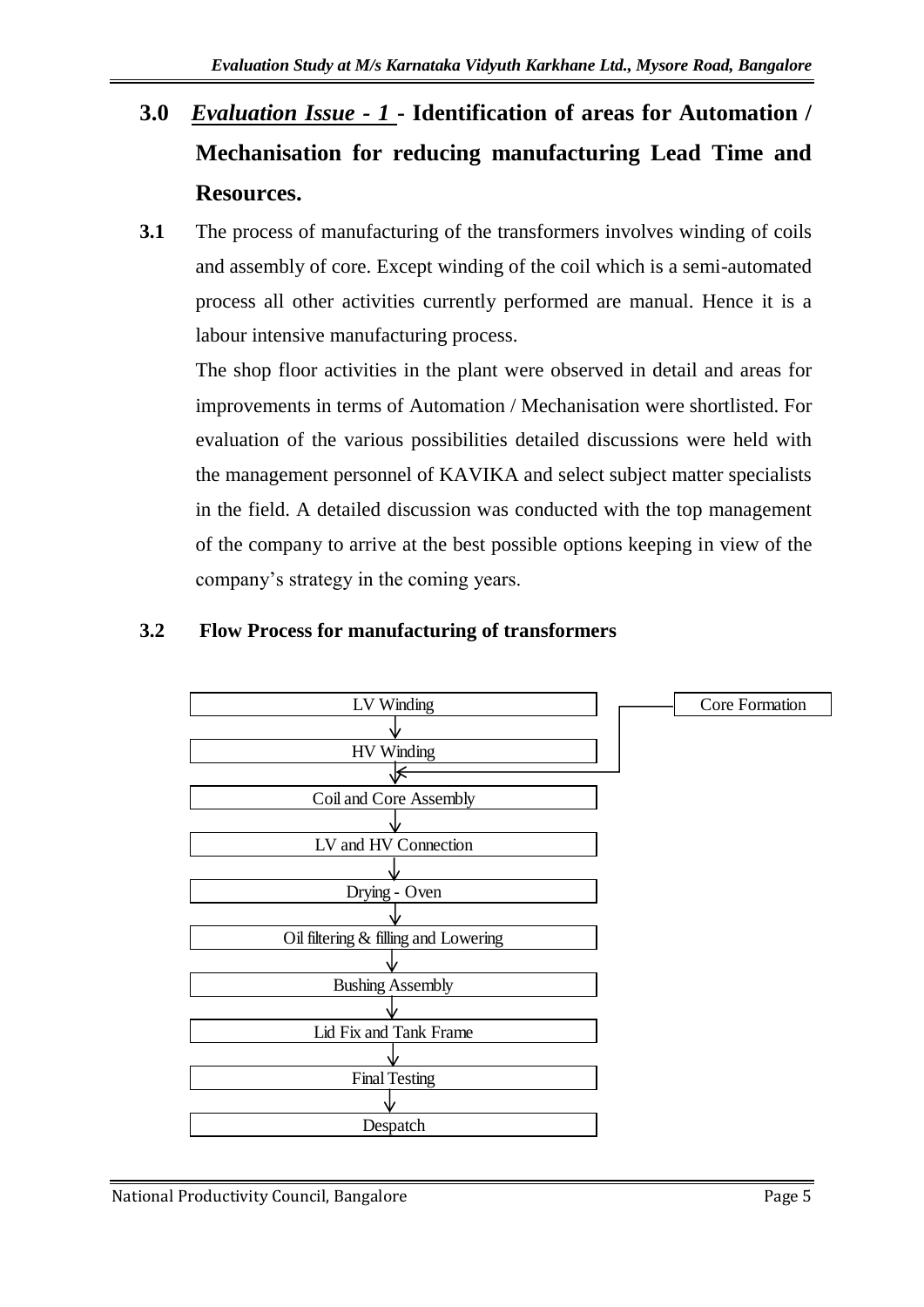#### **3.3 Areas for automation**

| $\mathbf{1}$ | <b>Winding area</b>                                                                                                                                                                                                                                                                                                                                                                                                                                                                                                                                                                                                                                                                                                                                                   |
|--------------|-----------------------------------------------------------------------------------------------------------------------------------------------------------------------------------------------------------------------------------------------------------------------------------------------------------------------------------------------------------------------------------------------------------------------------------------------------------------------------------------------------------------------------------------------------------------------------------------------------------------------------------------------------------------------------------------------------------------------------------------------------------------------|
| 1.1          | <b>Present method:</b>                                                                                                                                                                                                                                                                                                                                                                                                                                                                                                                                                                                                                                                                                                                                                |
|              | The LV core is winded using semi-automated winding machine. In this                                                                                                                                                                                                                                                                                                                                                                                                                                                                                                                                                                                                                                                                                                   |
|              | process, on a die for a specific coil size, wire is wounded for one layer.                                                                                                                                                                                                                                                                                                                                                                                                                                                                                                                                                                                                                                                                                            |
|              | Then insulation paper and side strips are pasted over the layer. The next                                                                                                                                                                                                                                                                                                                                                                                                                                                                                                                                                                                                                                                                                             |
|              | layer of wire is wounded on the insulation paper. Then again insulation                                                                                                                                                                                                                                                                                                                                                                                                                                                                                                                                                                                                                                                                                               |
|              | paper and side strips are placed. The next layer of wire is wounded over the                                                                                                                                                                                                                                                                                                                                                                                                                                                                                                                                                                                                                                                                                          |
|              | insulation paper. This process is continued till a specified length of wire is                                                                                                                                                                                                                                                                                                                                                                                                                                                                                                                                                                                                                                                                                        |
|              | wounded. The present manning is two persons per machine and there are a                                                                                                                                                                                                                                                                                                                                                                                                                                                                                                                                                                                                                                                                                               |
|              | total of 10 machines in the shop floor. Eight machines are utilized for the                                                                                                                                                                                                                                                                                                                                                                                                                                                                                                                                                                                                                                                                                           |
|              | production.                                                                                                                                                                                                                                                                                                                                                                                                                                                                                                                                                                                                                                                                                                                                                           |
|              | In case of HV winding, first the LV wounded core is kept on the Winding                                                                                                                                                                                                                                                                                                                                                                                                                                                                                                                                                                                                                                                                                               |
|              | machine. One layer on wire is wounded over the HV coil. Then insulation                                                                                                                                                                                                                                                                                                                                                                                                                                                                                                                                                                                                                                                                                               |
|              | paper and side strips are pasted over the layer. The next layer of wire is                                                                                                                                                                                                                                                                                                                                                                                                                                                                                                                                                                                                                                                                                            |
|              | wounded on the insulation paper. This process is continued till a specified                                                                                                                                                                                                                                                                                                                                                                                                                                                                                                                                                                                                                                                                                           |
|              | length of wire is wounded. The present manning is one person per                                                                                                                                                                                                                                                                                                                                                                                                                                                                                                                                                                                                                                                                                                      |
|              | machine and there are a total of 32 machines in the shop floor.                                                                                                                                                                                                                                                                                                                                                                                                                                                                                                                                                                                                                                                                                                       |
| 1.2          | <b>Evaluation &amp; Analysis:</b>                                                                                                                                                                                                                                                                                                                                                                                                                                                                                                                                                                                                                                                                                                                                     |
| 1.2.1        | With a focus on the improvement in quality, reduction in the cycle time<br>and optimization of the resources NPC met up with the manufacturer of<br>the automatic winding machines located in Electronic City, Bangalore.                                                                                                                                                                                                                                                                                                                                                                                                                                                                                                                                             |
|              | Presently this operation of LV winding is performed with a staffing of two<br>persons per machine and the HV winding is performed with a manning of<br>one person per machine. The discussions with the manufacturer have<br>revealed that the company may either go in for a semi automatic machine<br>or fully automatic machine. In the semi automatic machine, the manpower<br>per machine will be one per machine and in the automatic machines the<br>manpower is one person for 2 machines. The manufacturer has provided a<br>list of parameters to be filled (Annexure 1) by the company after which he<br>will be able to make suggestions about the kind of machine to be installed.<br>The process cycle time presently ranges from 20 minutes for 25 KVA |
|              | transformer to 50 minutes for 100 KVA transformer (LV winding) and<br>process cycle time presently ranges from 75 minutes for 25 KVA<br>transformer to 113 minutes for 100 KVA transformer (HV winding). This<br>will also be optimized in the new machines. For the calculation of the                                                                                                                                                                                                                                                                                                                                                                                                                                                                               |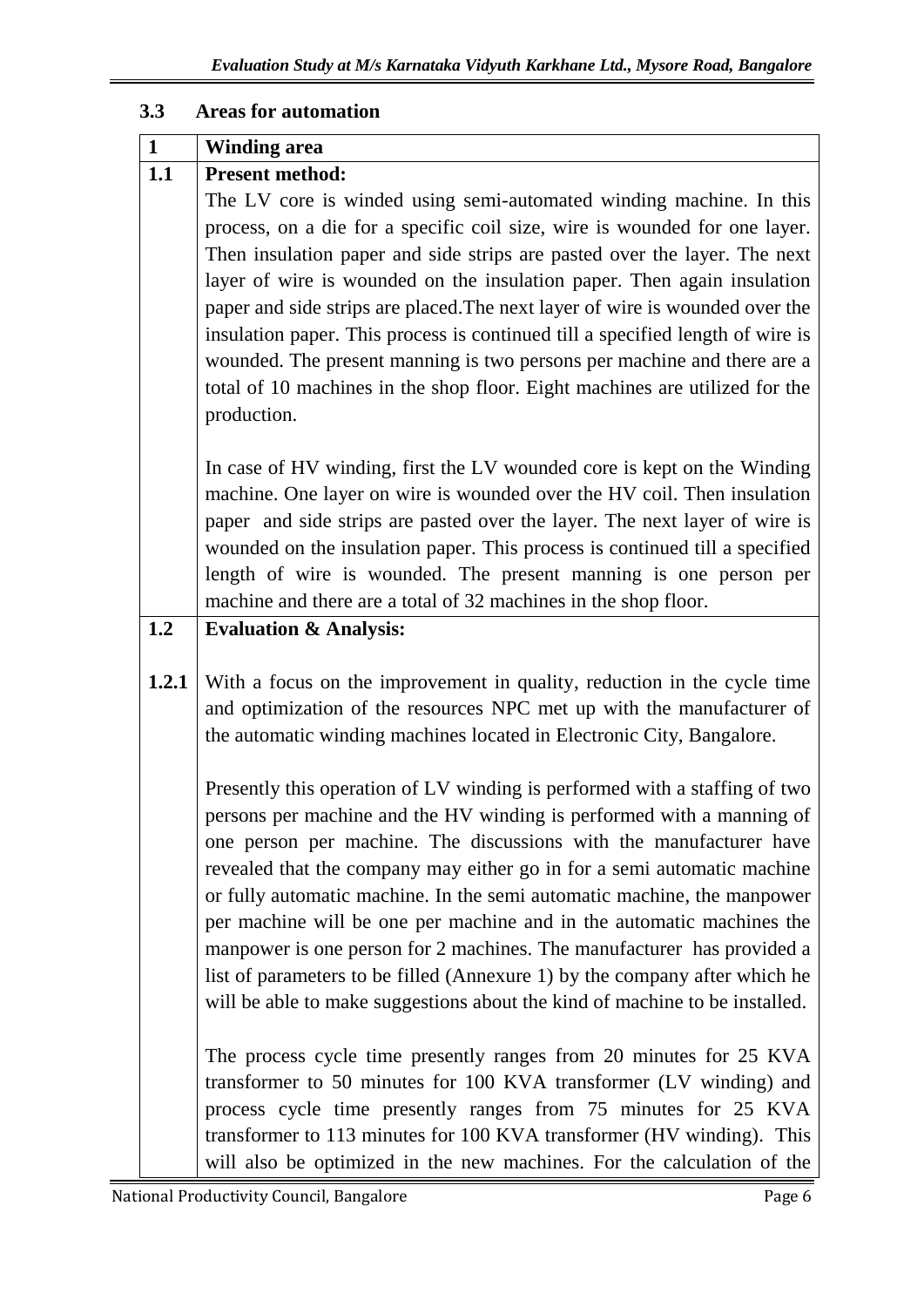exact cycle time, a format has been issued by the manufacturer (Annexure - 1). Once the format is filled up and the manufacturer inspects the shop floor, the machine which is suitable for KAVIKA will be suggested. As already emphasized, the focus has been the reduction of cycle time, improvement in quality and optimization of resources.

Presently 10 machines are available in the shop floor for LV winding and 32 machines for HV winding. So the company may decide the optimum number of the new type of machines based on the production target planned for the coming years.

#### **1.3 Recommendation:**

The company may procure either semi automatic / fully automatic machines based on the strategy for the coming years.

| $\overline{2}$ | <b>Drying Oven</b>                                                                                                                                                                                                                                                                                                                                                                                                                                                |
|----------------|-------------------------------------------------------------------------------------------------------------------------------------------------------------------------------------------------------------------------------------------------------------------------------------------------------------------------------------------------------------------------------------------------------------------------------------------------------------------|
| 2.1            | <b>Present method:</b><br>A "heating cum vacuum chamber" is used for drying and removing excess<br>moisture of the transformers. Transformers are dried overnight in the<br>vacuum chamber. The next day morning the transformers are unloaded<br>using hoist and again new transformers are loaded and kept inside the<br>chamber for drying. The process is repeated everyday.                                                                                  |
| 2.2            | <b>Evaluation &amp; Analysis:</b>                                                                                                                                                                                                                                                                                                                                                                                                                                 |
| 2.2.1          | Presently processed transformers are being unloaded and to be processed<br>transformers are loaded into the oven in 2 hours time. The process cycle<br>time in the oven is 22 hours. Hence the total time is 24 hours for the batch<br>of transformers.                                                                                                                                                                                                           |
|                | Detailed discussions with consultants and experts in the Transformers<br>Industry have revealed that most of the industries do not use vacuum in<br>the manufacturing process of the transformers of capacities 25 KVA, 63<br>KVA etc. This has also been validated in our discussions with Swaraj<br>Kumar Das, HOD / Joint Director, CPRI Bangalore. The company will<br>have to decide whether the use of vacuum is necessary in the<br>manufacturing process. |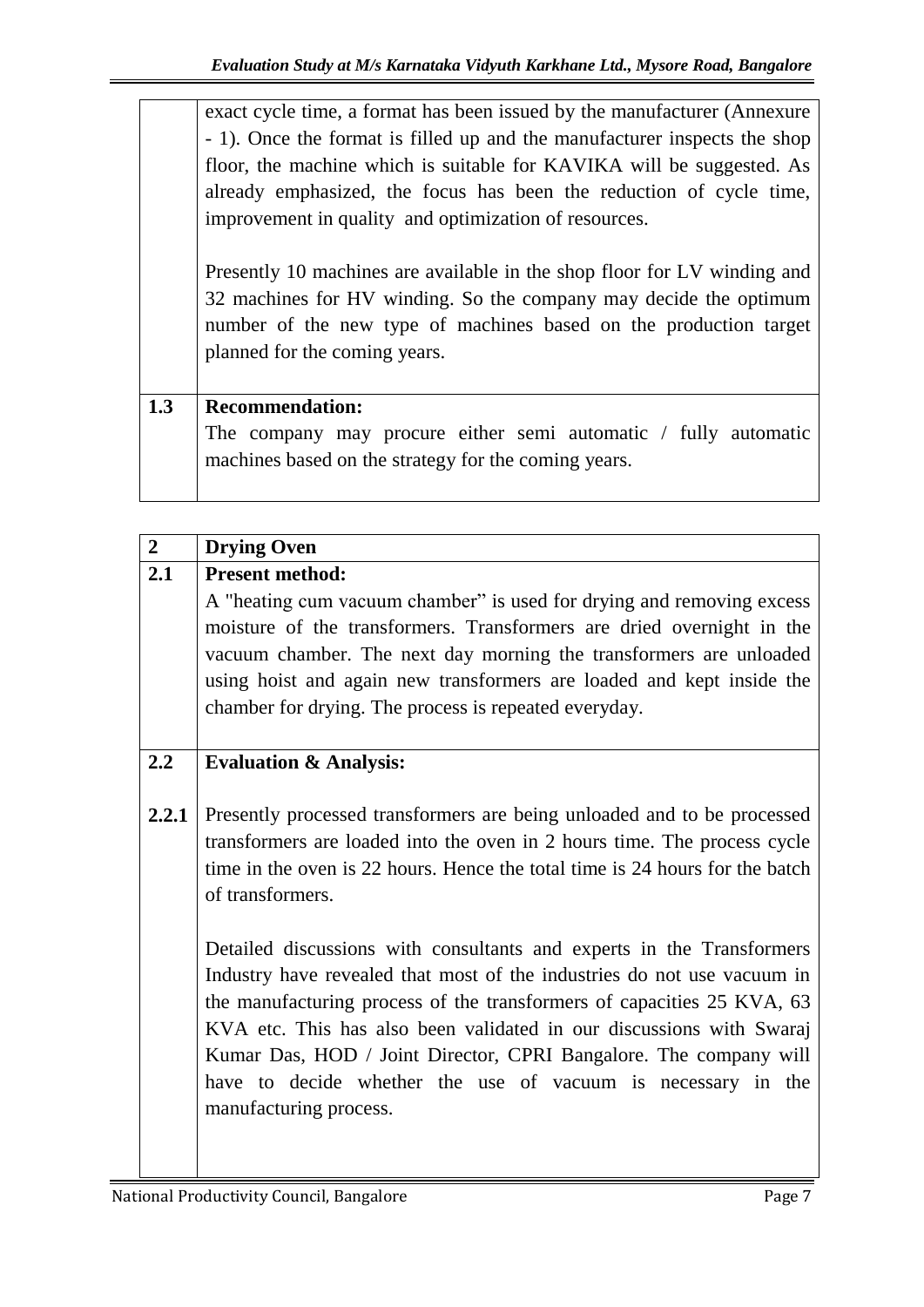| Secondly, as the oven is the bottleneck operation, the company will have<br>to find out means to increase the throughput through this workcenter. In<br>order to facilitate this, NPC met a manufacturer of the ovens located in<br>Jalahalli, Bangalore.<br>NPC facilitated the visit of the company personnel to KAVIKA for |
|-------------------------------------------------------------------------------------------------------------------------------------------------------------------------------------------------------------------------------------------------------------------------------------------------------------------------------|
| interactions with the management team of KAVIKA. After detailed<br>discussions, the company has asked for detailed proposals for<br>Existing machine $-$ installation of one additional platform to<br>$\bullet$<br>accommodate another batch of transformers and without using                                               |
| vacuum.<br>• New heating oven with 2 platforms                                                                                                                                                                                                                                                                                |
| Based on the information provided by the company, the detailed proposals<br>will be submitted by the company personnel.                                                                                                                                                                                                       |
| <b>Recommendation:</b><br>The company may adopt the appropriate model for the increase in the<br>throughput.                                                                                                                                                                                                                  |
|                                                                                                                                                                                                                                                                                                                               |

| $\mathbf{3}$ | <b>Testing</b>                                                              |  |  |
|--------------|-----------------------------------------------------------------------------|--|--|
| 3.1          | <b>Present method:</b>                                                      |  |  |
|              | After drying, coils are checked for Megger value. If the Megger value is    |  |  |
|              | above the specified level, then they are passed for Final Assembly.         |  |  |
|              | After Final Assembly the following Tests are performed:                     |  |  |
|              | <b>Resistance Test.</b><br>1.                                               |  |  |
|              | 2.<br><b>Short Citcuit Test.</b>                                            |  |  |
|              | 3. Open Circuit Test.                                                       |  |  |
|              | 4. High Voltage Test.                                                       |  |  |
|              | 5.<br>Induce Test.                                                          |  |  |
|              |                                                                             |  |  |
|              | In each of the tests wires are connected to a transformer and tests are     |  |  |
|              | performed for a specific time. The readings are noted manually.             |  |  |
|              |                                                                             |  |  |
| 3.2          | <b>Evaluation &amp; Analysis:</b>                                           |  |  |
|              |                                                                             |  |  |
| 3.2.1        | Presently all the machines used for the testing of transformers are manual  |  |  |
|              | in nature and the results are also to be manually recorded. In order to     |  |  |
|              | improve the quality of the output, data recording and satisfaction level of |  |  |
|              | the customer in the products manufactured by KAVIKA, the company            |  |  |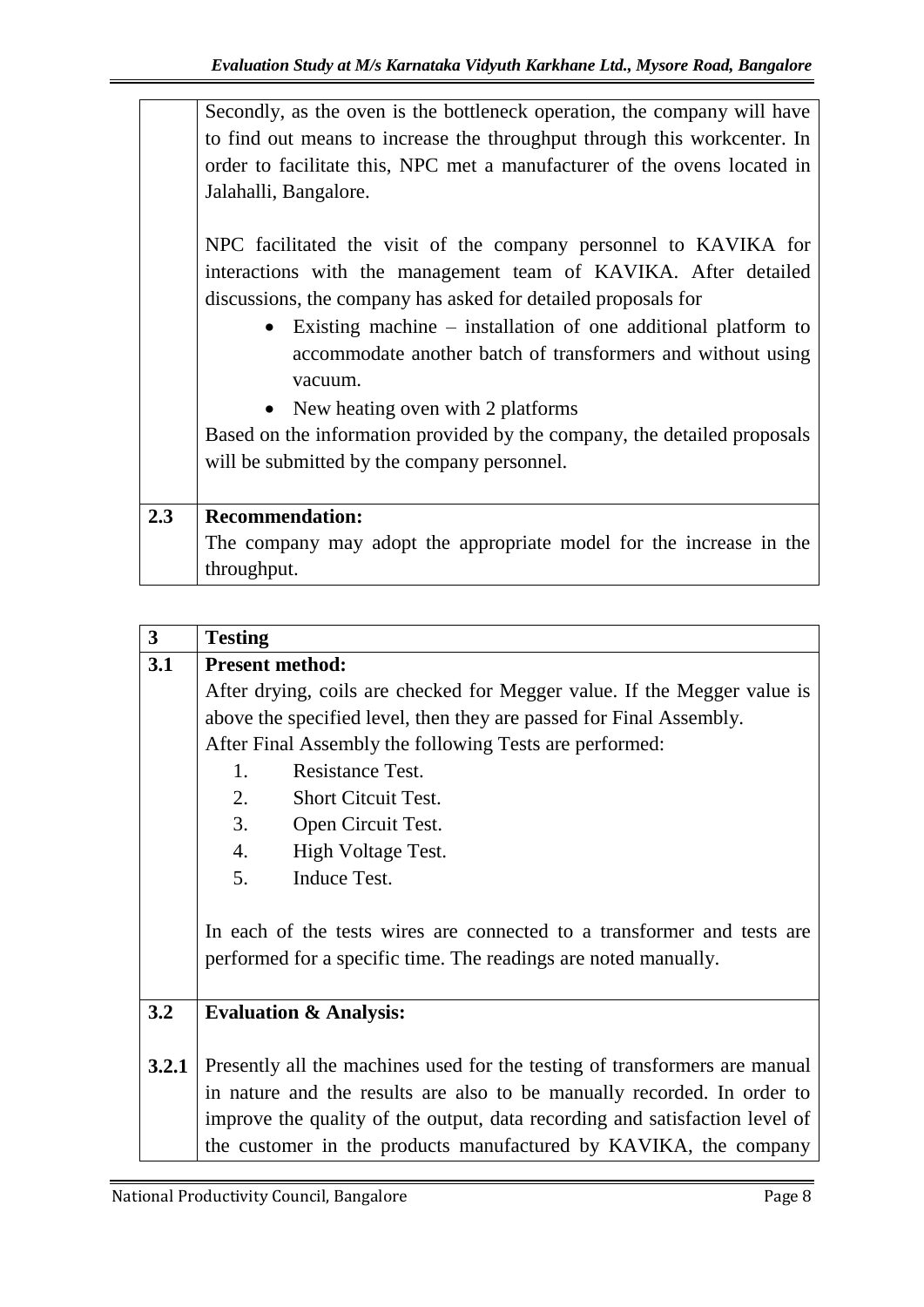|             | may shift to automatic / computerised testing machines.                                                                                            |
|-------------|----------------------------------------------------------------------------------------------------------------------------------------------------|
|             | In this regard NPC team conducted detailed discussions with the following                                                                          |
|             | CPRI personnel:                                                                                                                                    |
|             | 1. Shri Siddhartha Bhatt                                                                                                                           |
|             | <b>Additional Director</b>                                                                                                                         |
|             | Functional Head (EATD, Library, Information Center, Purchase &                                                                                     |
|             | Training)                                                                                                                                          |
|             | <b>Central Power Research Institute</b>                                                                                                            |
|             | New BEL Road                                                                                                                                       |
|             | Sadashivanagar P.O                                                                                                                                 |
|             | Bangalore $-560073$                                                                                                                                |
| 2.          | Shri Swaraj Kumar Das                                                                                                                              |
|             | HOD / Joint Director                                                                                                                               |
|             | <b>SC</b> Laboratory                                                                                                                               |
|             | <b>Central Power Research Institute</b>                                                                                                            |
|             | New BEL Road                                                                                                                                       |
|             | Sadashivanagar P.O                                                                                                                                 |
|             | Bangalore $-560073$                                                                                                                                |
|             | They have also validated the NPC viewpoint that testing of transformers                                                                            |
|             | being a critical process, accuracy of the output $\&$ its recording and<br>consistency of the test results being important parameters, it would be |
|             | prudent to go in for the installation of automatic / computerised testing                                                                          |
|             | machines and a reliable supplier of such products in the transformer                                                                               |
| industry is |                                                                                                                                                    |
|             | Prolific Systems & Technologies Private Limited                                                                                                    |
|             | Plot No A 267, Wagle Industrial Estate,                                                                                                            |
|             | Road No 16 A,                                                                                                                                      |
|             | <b>Near ESIS Hospital</b>                                                                                                                          |
|             | Thane (West) $-400604$                                                                                                                             |
|             | Email: testingsolutions@prolificindia.com                                                                                                          |
|             | The Bangalore offices are located at                                                                                                               |
|             | $\#$ 324 /1, Hosur Road                                                                                                                            |
| Madiwala    |                                                                                                                                                    |
|             | Bangalore – 560068 And                                                                                                                             |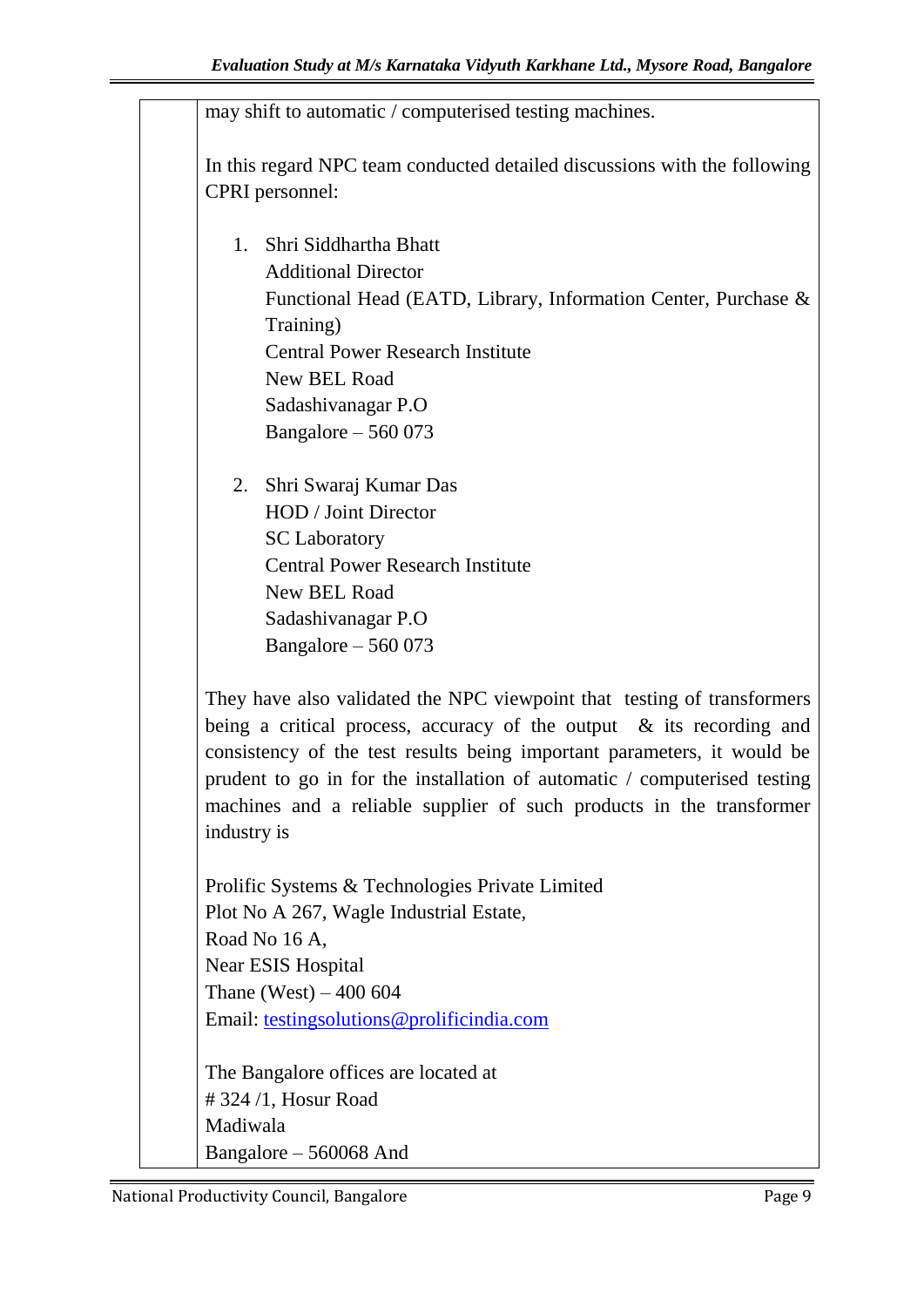|     | the test results and reduce cycle time.                                                                                                         |
|-----|-------------------------------------------------------------------------------------------------------------------------------------------------|
|     | to improve the quality of testing, documentation, maintain consistency in                                                                       |
|     | Automatic / Computerised testing machines may be procured and installed                                                                         |
| 3.3 | <b>Recommendation:</b>                                                                                                                          |
|     | be required.                                                                                                                                    |
|     | the confidence in the testing process and the testing by ESCOMS will not                                                                        |
|     | the transformers. In case of automatic testing, ESCOMS would develop                                                                            |
|     | about 7 days from the completion of the final testing till the despatch of                                                                      |
|     | taken up for the arrangement of the lorry for despatch. Totally it takes                                                                        |
|     | the same on the next day. ESCOMS take 4 days to respond and 2 days are                                                                          |
|     | After the completion of the final testing today, ESCOM is informed about                                                                        |
|     |                                                                                                                                                 |
|     | The company may intimate the exact requirements to the above company<br>and they will be able to suggest the concerned machine for the company. |
|     |                                                                                                                                                 |
|     | Bangalore $-560020$                                                                                                                             |
|     | <b>Behind BDA Building</b>                                                                                                                      |
|     | Kumara Park (W)                                                                                                                                 |
|     | $12^{th}$ Block, $5^{th}$ Main,                                                                                                                 |
|     | $1st$ Floor, No 15                                                                                                                              |

| $\overline{\mathbf{4}}$ | <b>Carpentry</b>                                                              |
|-------------------------|-------------------------------------------------------------------------------|
| 4.1                     | <b>Present method:</b>                                                        |
|                         | Pressboards, that come in the form of sheets, are cut into small strips using |
|                         | cutting machine. In the process of cutting, 1 sheet at a time is kept and     |
|                         | slowly pressed from one end, while the other end the pressboards are cut      |
|                         | in the form of small strips.                                                  |
| 4.2                     | <b>Evaluation &amp; Analysis:</b>                                             |
| 4.2.1                   | Cutting one sheet at a time is time consuming. Fixing a sharper cutter and    |
|                         | motor with a higher capacity would assist in cutting more sheets at the       |
|                         | same time. This would reduce the cycle time $\&$ also improve utilisation of  |
|                         | manpower                                                                      |
| 4.3                     | <b>Recommendation</b>                                                         |
|                         | It is proposed to fix a sharper cutter and motor with high HP so that         |
|                         | instead cutting 1 sheet at a time, more numnbers of sheet can be cut at a     |
|                         | time.                                                                         |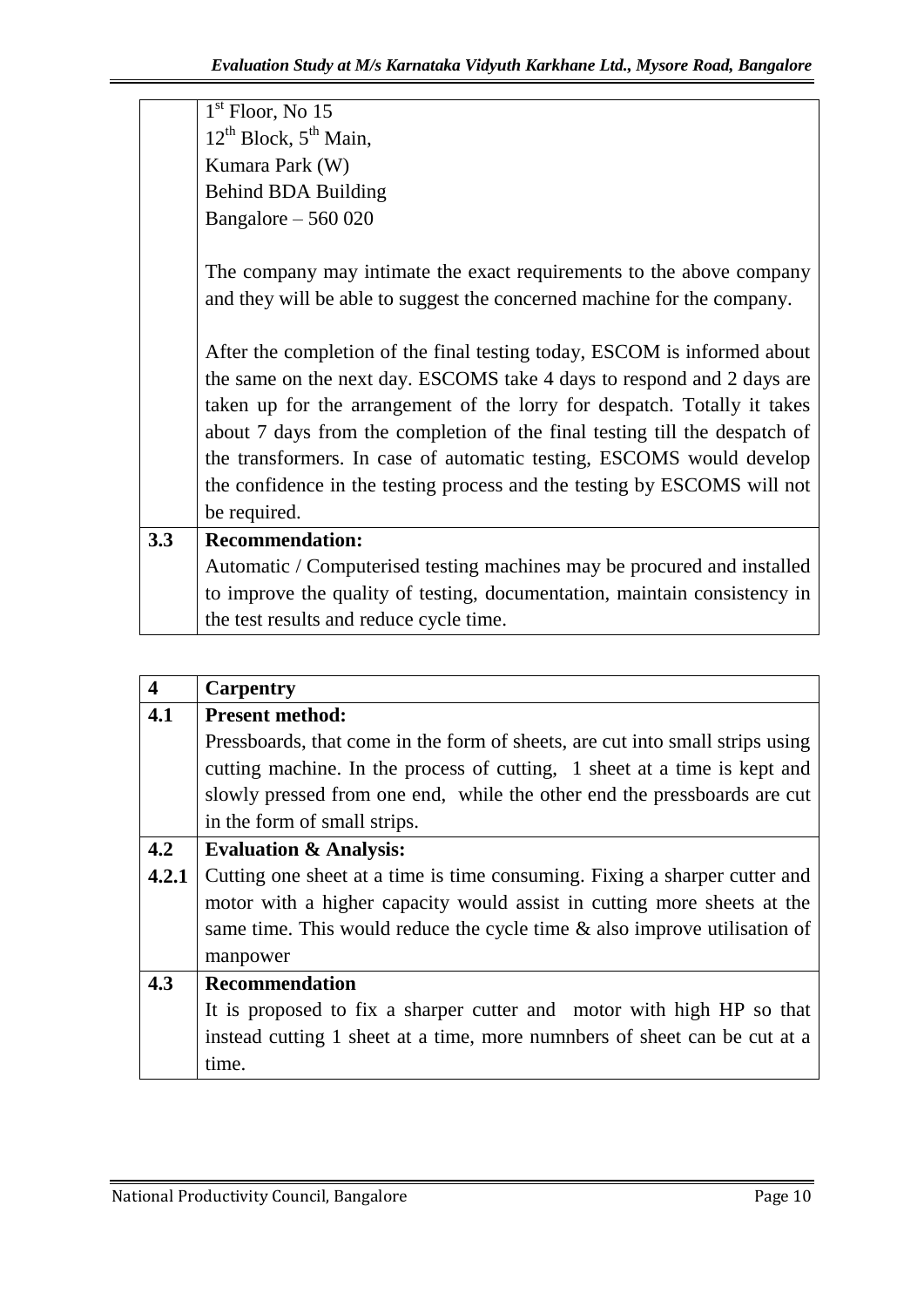| $\overline{5}$ | <b>Core Winding</b>                                                          |
|----------------|------------------------------------------------------------------------------|
| 5.1            | <b>Present method:</b>                                                       |
|                | The kraftpaper (insulation paper) are pasted on each layer of the coil using |
|                | gum                                                                          |
| 5.2            | <b>Evaluation &amp; Analysis:</b>                                            |
| 5.2.1          | Using gum necessistates the removal of the moisture from the product.        |
|                | Hence it is proposed that the gum be replaced by cello tape.                 |
| 5.3            | <b>Recommendation:</b>                                                       |
|                | Use cellotape instead of gum.                                                |

| 6     | <b>Oil Filtering and Oil Filling</b>                                          |  |  |  |  |
|-------|-------------------------------------------------------------------------------|--|--|--|--|
| 6.1   | <b>Present method:</b>                                                        |  |  |  |  |
|       | The oil is filtered $\&$ heated and then the hot oil is poured into the Tank. |  |  |  |  |
|       | Testing is done on the next day once the oil gets cooled as hot oil does not  |  |  |  |  |
|       | give accurate result. This results in the loss of one day for the processing. |  |  |  |  |
| 6.2   | <b>Evaluation &amp; Analysis:</b>                                             |  |  |  |  |
|       |                                                                               |  |  |  |  |
| 6.2.1 | To reduce the cycle time by one day, it is proposed to install one storage    |  |  |  |  |
|       | tank of 10,000 L, in which the filtered and hot oil will be stored. The oil   |  |  |  |  |
|       | once cooled can be directly filled in the Tank & Testing can be done          |  |  |  |  |
|       | immediately after completing the final assembly.                              |  |  |  |  |
|       |                                                                               |  |  |  |  |
|       | During our discussions with consultants from transformer industry it has      |  |  |  |  |
|       | been brought to our notice that if the company is able to procure oil with    |  |  |  |  |
|       | BDV value of 35-40 in cold condition, then heating may be dispensed           |  |  |  |  |
|       | with.                                                                         |  |  |  |  |
| 6.3   | <b>Recommendation:</b>                                                        |  |  |  |  |
|       |                                                                               |  |  |  |  |
|       | In order to bring about the process improvement, the company can go in        |  |  |  |  |
|       | for                                                                           |  |  |  |  |
|       | Procuring oil with BDV value 35-40 in cold condition or                       |  |  |  |  |
|       | Install one storage tank with capacity 10000 liters in which                  |  |  |  |  |
|       | filtered and hot oil will be stored.                                          |  |  |  |  |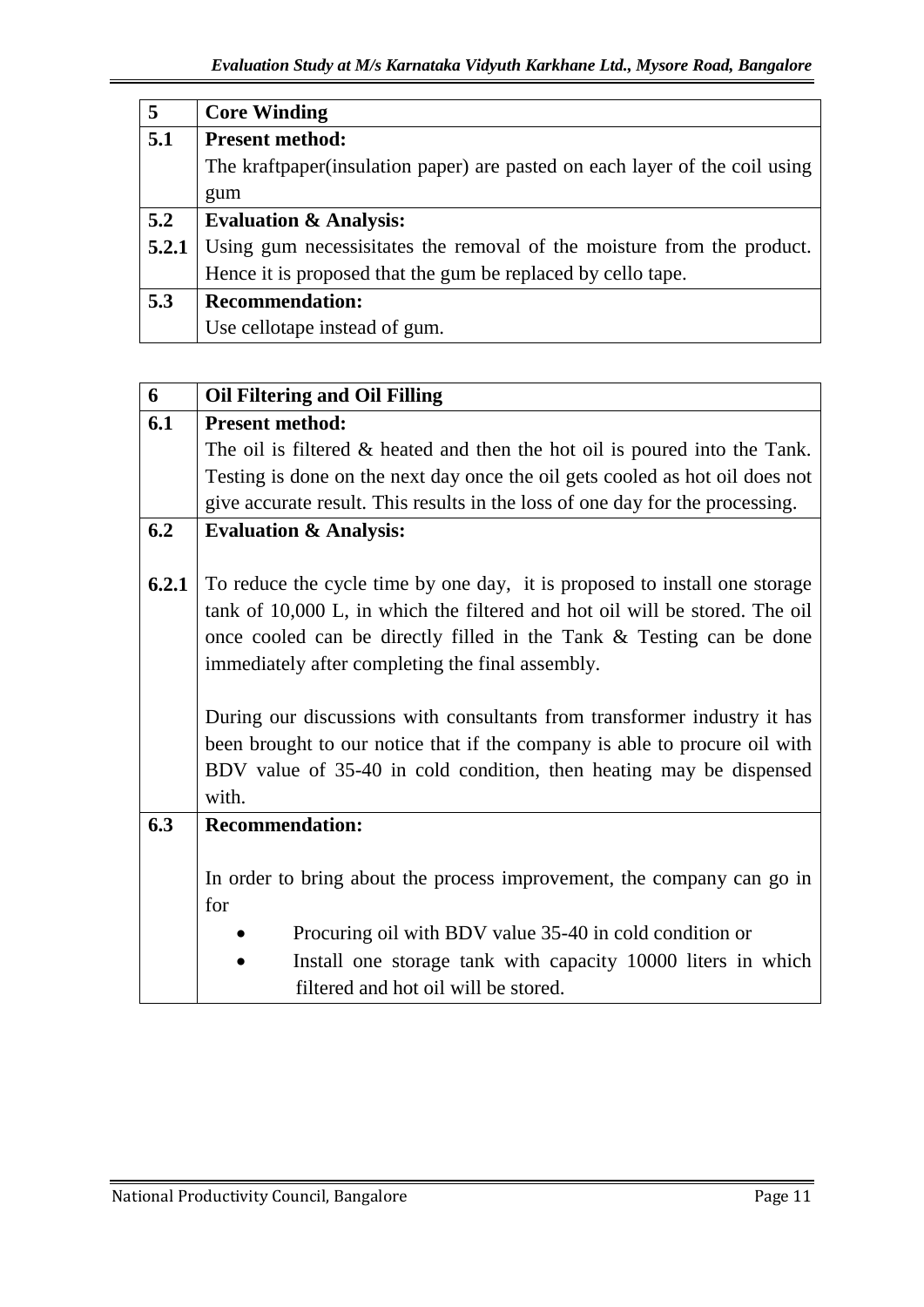- **4.0** *Evaluation Issue - 2* **: HR Planning for the next 5 years in view of reduction in Manpower arising out of Retirement. HR Planning will focus on key positions to be kept on the Company rolls and jobs which can be out-sourced or executed through alternate means.**
- **4.1** The company has 192 permanent employees as on January 2014. In addition Trainees / Consultant / Apprentice assist in the shop floor as well as the office activities. The Security and the House Keeping activities have been outsourced. Due to stoppage in the recruitment process in the past years, the number of employees both in the managerial and workman category will be reduced because of the retirement in the coming years. In the next five years (Till 31st December 2018) 43 personnel will be retiring from KAVIKA. This includes 7 personnel from the Officer Cadre and 36 personnel from the Workman Cadre. The following table details the number of personnel of both Officer and Workman Cadre retiring each year till 2018.

| Table 4.1.1 : Retirement in Next 5 Years |              |                       |         |  |  |  |  |
|------------------------------------------|--------------|-----------------------|---------|--|--|--|--|
| S. No.                                   | Year         | <b>Officers</b>       | Workmen |  |  |  |  |
|                                          | 2014         |                       |         |  |  |  |  |
| 2                                        | 2015         |                       | 11      |  |  |  |  |
| 3                                        | 2016         |                       |         |  |  |  |  |
|                                          | 2017         | $\mathcal{D}_{\cdot}$ |         |  |  |  |  |
|                                          | 2018         |                       |         |  |  |  |  |
|                                          | <b>Total</b> |                       | 36      |  |  |  |  |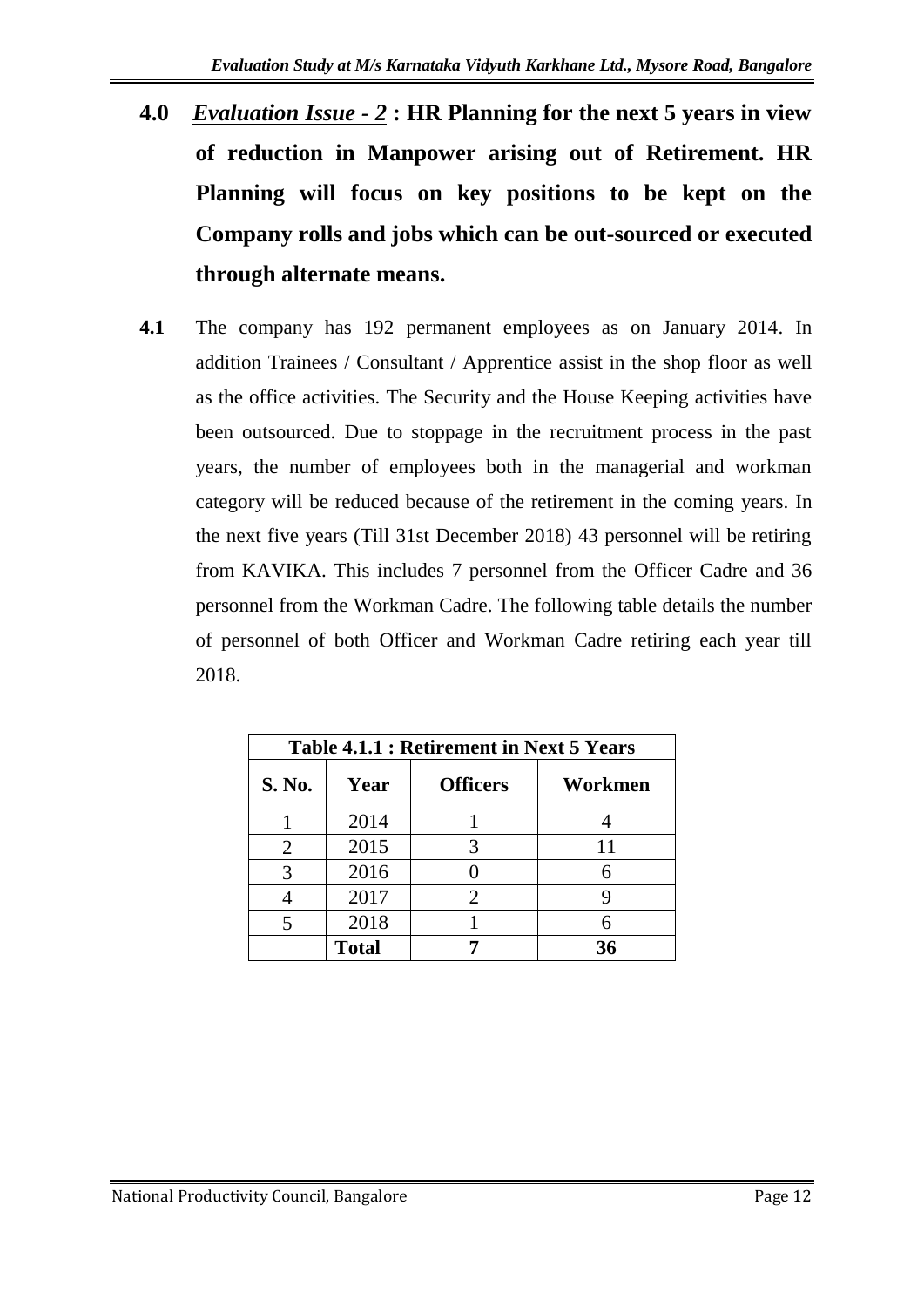| Table 4.2.1: Retirement in Next 5 Years |                                  |                             |  |  |  |
|-----------------------------------------|----------------------------------|-----------------------------|--|--|--|
| <b>S. No.</b>                           | <b>Grades</b>                    | <b>Nos</b>                  |  |  |  |
|                                         | Officer                          |                             |  |  |  |
| 2                                       | <b>Commercial Superintendent</b> |                             |  |  |  |
| 3                                       | Charge man                       | 5                           |  |  |  |
|                                         | Senior Highly Skilled            | 19                          |  |  |  |
| 5                                       | Grade A, B, C, D                 |                             |  |  |  |
| 6                                       | Others                           | $\mathcal{D}_{\mathcal{L}}$ |  |  |  |
|                                         | <b>Total</b>                     | 42                          |  |  |  |

**4.2** Grade wise the retirees can be classified as per the following table

#### **4.3 Officers**

**4.3.1** It is observed that the total strength of Officer Cadre personnel is 11 (Excluding MD, ED and Asstt. Engineer (KPTCL) who are on deputation basis) as on January 2014. The number of Officer personnel retiring by 2018 is 7. They include 1 GM, 4 DGMs and 2 Dy. Managers. The details are provided in the below mentioned table. Hence, by 2018 the number of Officer personnel will be reduced by 63%. All Four HOD's will be retiring by the end of 2015.

| Table 4.3.1 Retirement of Officers till 2018 |                                                        |             |                   |            |  |  |  |
|----------------------------------------------|--------------------------------------------------------|-------------|-------------------|------------|--|--|--|
| S. No                                        | <b>Designation</b><br><b>Name</b><br><b>Department</b> |             |                   |            |  |  |  |
|                                              |                                                        |             |                   | Date       |  |  |  |
|                                              | Gopalakrishna N.R.                                     | <b>DGM</b>  | Production &      | 31-12-2014 |  |  |  |
|                                              |                                                        |             | P&A.              |            |  |  |  |
| 2                                            | Ananda G.S.                                            | <b>GM</b>   | Finance           | 31-05-2015 |  |  |  |
| 3                                            | Jagadeesan T.D.                                        | <b>DGM</b>  | QC & Designs      | 30-09-2015 |  |  |  |
| $\overline{4}$                               | Jagadish Kumar G.                                      | <b>DGM</b>  | Purchase & Stores | 30-09-2015 |  |  |  |
| 5                                            | Prabhakara C.                                          | <b>DGM</b>  | Marketing         | 30-04-2017 |  |  |  |
| 6                                            | Chandrasekhar R.                                       | Dy. Manager | Maintenance       | 30-06-2017 |  |  |  |
| 7                                            | Munirama V.                                            | Dy. Manager | Transport,        | 30-06-2018 |  |  |  |
|                                              |                                                        |             | Security $&$      |            |  |  |  |
|                                              |                                                        |             | Housekeeping      |            |  |  |  |

**4.3.2** All these personnel have been employees of KAVIKA for more than 30 years. With their retirements, KAVIKA will be losing the managerial &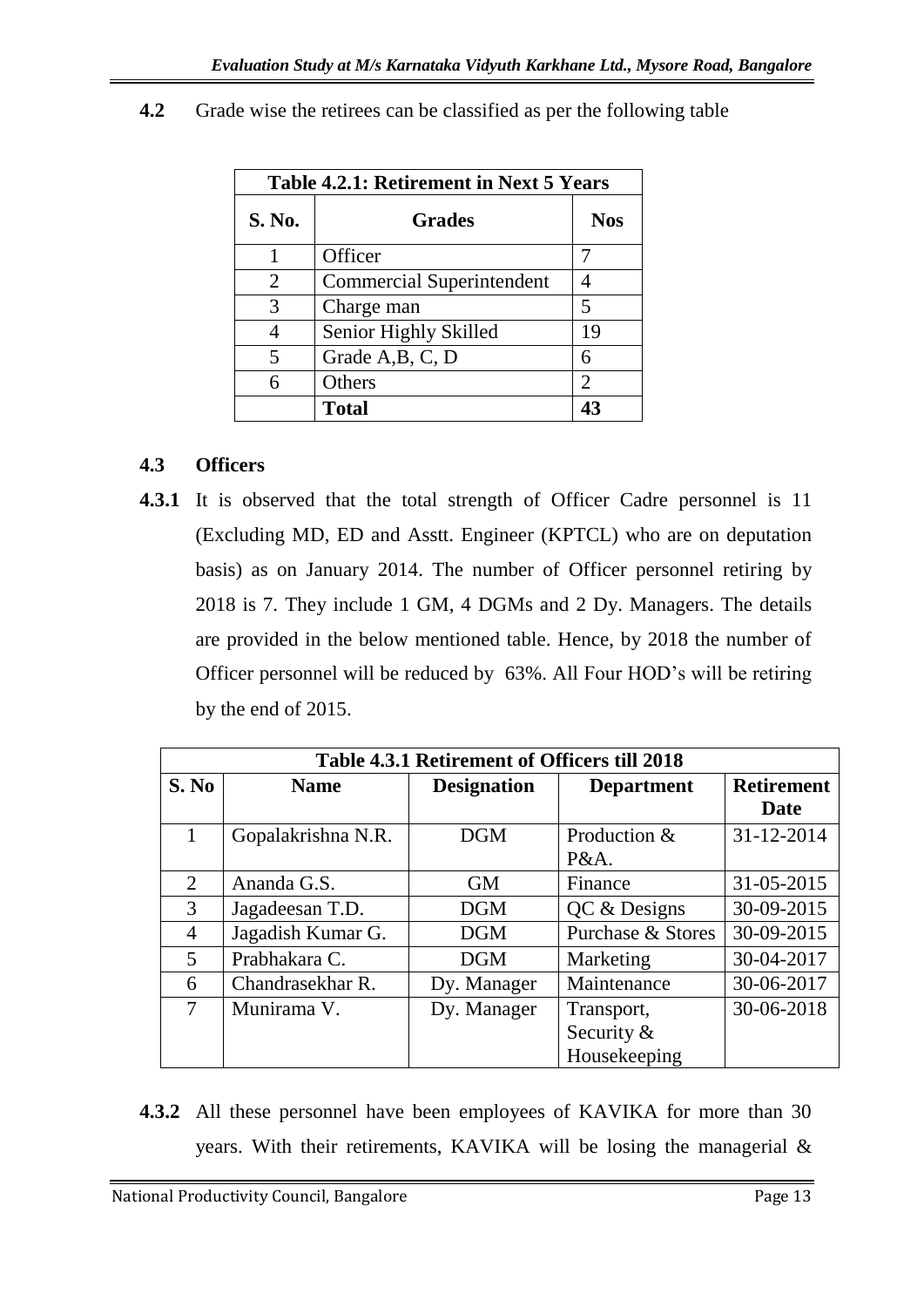decision making personnel and also the knowledge base developed by them over the years. For the continuity of any organization, human resources form a very integral component and more so in the managerial cadre. In order to maintain its competitiveness in the market as well as in the manufacturing arena, it is recommended that the organization make plans for the filling up of the positions of the retirees at the earliest. *Detailed job descriptions of the personnel to fill up the positions are to be prepared and approval obtained from the appropriate authorities for recruitment of the personnel. It is also stressed here that the HOD's recruited in the particular departments should be domain specialists in that area of work.* 

#### **4.4 Workmen**

**4.4.1** Out of 181 workmen, 36 workmen are going to retire in the next 5 years. 20 % reduction in the strength is expected in the next 5 years. If the present pattern of working is continued in the next 5 years, then the organization will have to recruit and replace the personnel who retire from the company. The change in the specific departments is depicted in the following tables. In order to maintain its competitiveness in the market as well as in the manufacturing arena, it is recommended that the organization make plans for the filling up of the positions of the retirees at the earliest. *Detailed job descriptions of the personnel to fill up the positions are to be prepared and approval obtained from the appropriate authorities for recruitment of the personnel.*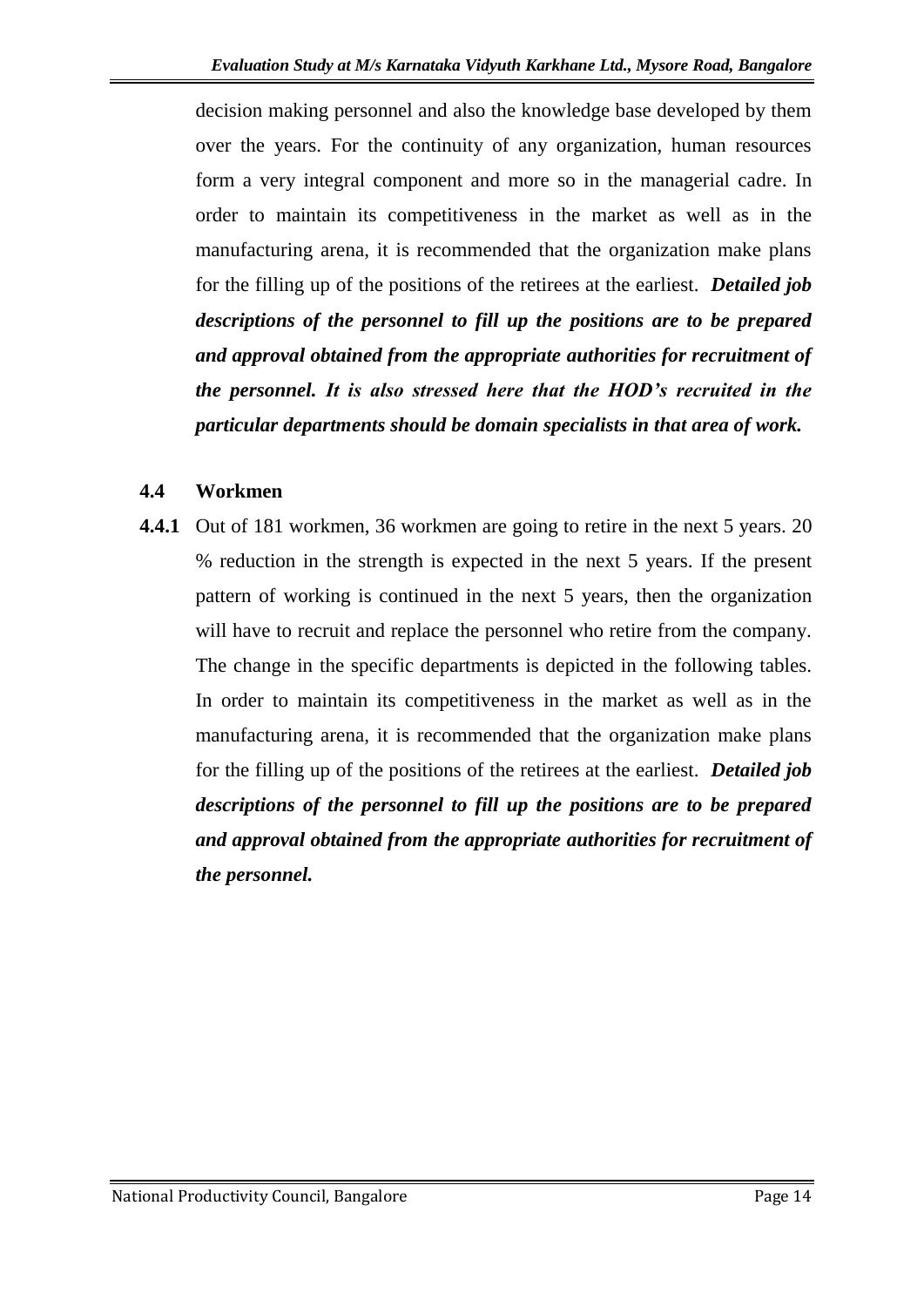| Table 4.4.1: Chage of Manpower in Specific Departments due to retirement till 2018 |                              |                         |                            |                         |                           |  |  |  |
|------------------------------------------------------------------------------------|------------------------------|-------------------------|----------------------------|-------------------------|---------------------------|--|--|--|
|                                                                                    | <b>Department: Accounts</b>  |                         |                            |                         |                           |  |  |  |
|                                                                                    | <b>Present</b>               |                         | <b>After 2018</b>          |                         | <b>Retirement</b><br>Year |  |  |  |
| S. No.                                                                             | <b>Designation</b>           | <b>Strength</b>         | Cadre                      | <b>Strength</b>         |                           |  |  |  |
| 1                                                                                  | Com. Supdt.                  | 3                       | Com. Supdt.                | $\overline{2}$          | 2015                      |  |  |  |
| $\overline{2}$                                                                     | Com. Supervisor              | 1                       | Com. Supervisor            | $\mathbf{1}$            |                           |  |  |  |
| $\overline{3}$                                                                     | Receptionist                 | $\mathbf{1}$            | Receptionist               | $\mathbf{1}$            |                           |  |  |  |
| $\overline{4}$                                                                     | <b>Sr Assistant</b>          | $\mathbf{1}$            | <b>Sr Assistant</b>        | $\mathbf{1}$            |                           |  |  |  |
|                                                                                    | <b>Total</b>                 | 6                       | <b>Total</b>               | 5                       |                           |  |  |  |
| <b>Department: Canteen</b>                                                         |                              |                         |                            |                         |                           |  |  |  |
| <b>S. No.</b>                                                                      | <b>Present</b>               |                         | <b>After 2018</b>          |                         | <b>Retirement</b><br>Year |  |  |  |
|                                                                                    | <b>Designation</b>           | <b>Strength</b>         | Cadre                      | <b>Strength</b>         |                           |  |  |  |
| 1                                                                                  | Cook                         | 1                       | Cook                       | T                       |                           |  |  |  |
| $\overline{2}$                                                                     | Grade D                      | $\overline{4}$          | Grade D                    | $\overline{4}$          |                           |  |  |  |
|                                                                                    | <b>Total</b>                 | 5                       | <b>Total</b>               | 5                       |                           |  |  |  |
|                                                                                    | <b>Department: Personnel</b> |                         |                            |                         | <b>Retirement</b>         |  |  |  |
| S. No.                                                                             | <b>Present</b>               |                         | <b>After 2018</b>          |                         | Year                      |  |  |  |
|                                                                                    | <b>Designation</b>           | <b>Strength</b>         | Cadre                      | <b>Strength</b>         |                           |  |  |  |
| 1                                                                                  | Com. Supdt.                  | $\overline{2}$          | Com. Supdt.                | $\overline{2}$          |                           |  |  |  |
| $\mathbf{2}$                                                                       | Typist                       | $\mathbf{1}$            | Typist                     | $\overline{0}$          | 2015                      |  |  |  |
| 3                                                                                  | <b>Staff Nurse</b>           | $\mathbf{1}$            | <b>Staff Nurse</b>         | $\mathbf{1}$            |                           |  |  |  |
| $\overline{4}$                                                                     | Personnel Sec. (MD)          | 1                       | Personnel Sec. (MD)        | $\mathbf{1}$            |                           |  |  |  |
| 5                                                                                  | Group-D                      | $\overline{2}$          | Group-D                    | $\overline{2}$          |                           |  |  |  |
|                                                                                    | <b>Total</b>                 | 7                       | <b>Total</b>               | 6                       |                           |  |  |  |
|                                                                                    | <b>Department: Security</b>  |                         |                            |                         | <b>Retirement</b>         |  |  |  |
| S. No.                                                                             | <b>Present</b>               |                         | <b>After 2018</b>          |                         | Year                      |  |  |  |
|                                                                                    | <b>Designation</b>           | <b>Strength</b>         | Cadre                      | <b>Strength</b>         |                           |  |  |  |
| 1                                                                                  | Com. Supdt.                  | $\mathbf{1}$            | Com. Supdt.                | $\boldsymbol{0}$        | 2016                      |  |  |  |
| $\overline{2}$                                                                     | <b>Security Supervisor</b>   | 1                       | <b>Security Supervisor</b> | 1                       |                           |  |  |  |
| 3                                                                                  | <b>Security Assistant</b>    | $\mathbf{1}$            | <b>Security Assistant</b>  | $\mathbf{1}$            |                           |  |  |  |
| $\overline{4}$                                                                     | Sr. Highly Skilled           | $\overline{2}$          | Sr. Highly Skilled         | $\mathbf{0}$            | 2015, 2018                |  |  |  |
| 5                                                                                  | Grade C                      | $\mathbf{1}$            | Grade C                    | $\mathbf{1}$            |                           |  |  |  |
|                                                                                    | <b>Total</b>                 | 6                       | <b>Total</b>               | $\overline{\mathbf{3}}$ |                           |  |  |  |
|                                                                                    | <b>Department: Purchase</b>  |                         |                            |                         | <b>Retirement</b>         |  |  |  |
| S. No.                                                                             | <b>Present</b>               |                         | <b>After 2018</b>          |                         | Year                      |  |  |  |
|                                                                                    | <b>Designation</b>           | <b>Strength</b>         | Cadre                      | <b>Strength</b>         |                           |  |  |  |
| $\mathbf{1}$                                                                       | Com. Supdt.                  | 1                       | Com. Supdt.                | $\overline{0}$          | 2014                      |  |  |  |
| $\mathbf{2}$                                                                       | Grade A, B                   | $\overline{2}$          | Grade A, B                 | $\mathfrak{2}$          | -                         |  |  |  |
|                                                                                    | <b>Total</b>                 | $\overline{\mathbf{3}}$ | <b>Total</b>               | $\overline{2}$          |                           |  |  |  |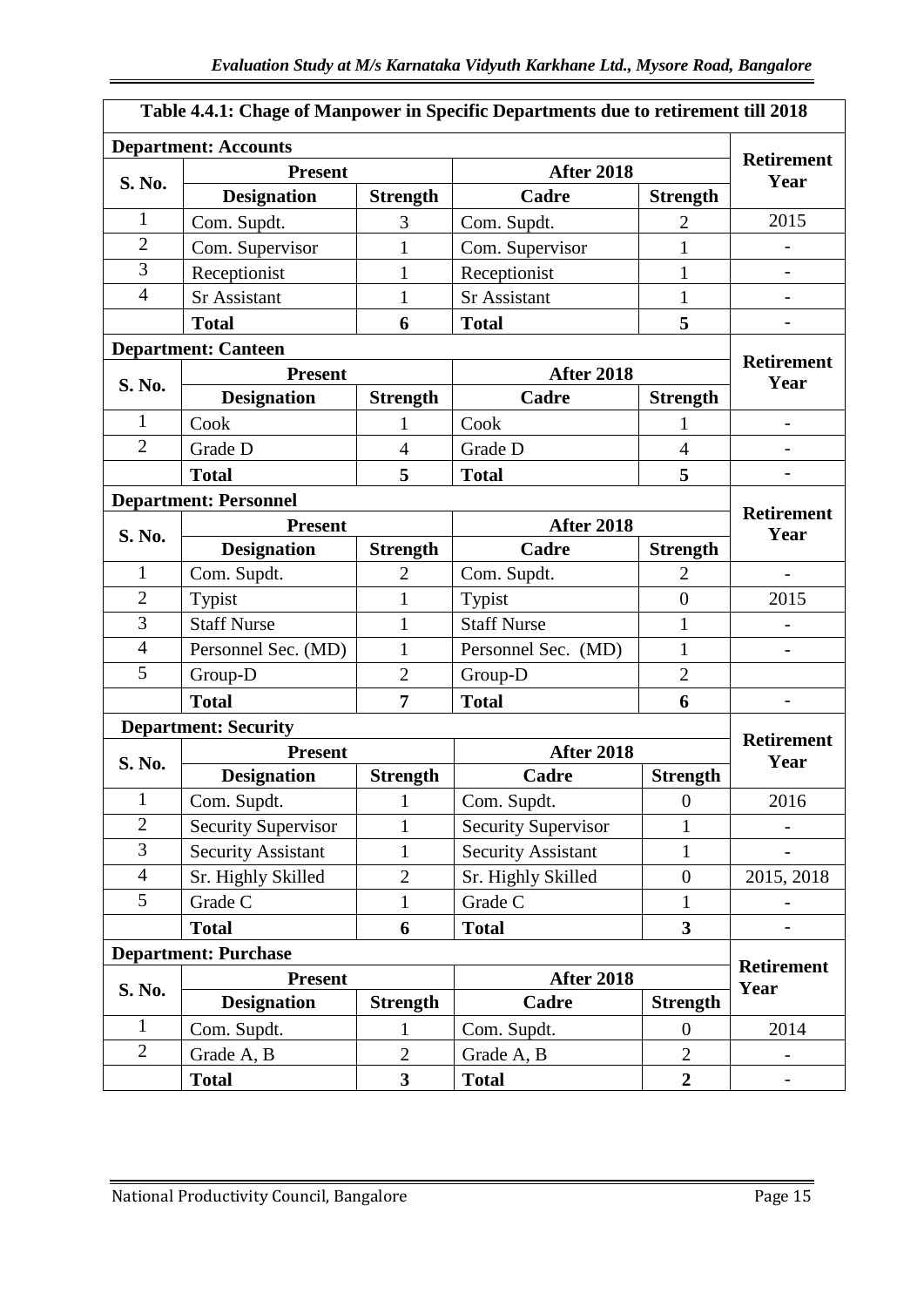| Table 4.4.1: Chage of Manpower in Specific Departments due to retirement till 2018 |                                                   |                 |                      |                 |                           |  |
|------------------------------------------------------------------------------------|---------------------------------------------------|-----------------|----------------------|-----------------|---------------------------|--|
|                                                                                    | <b>Department: Sales</b>                          |                 |                      |                 |                           |  |
|                                                                                    | <b>Present</b>                                    |                 | <b>After 2018</b>    |                 | <b>Retirement</b><br>Year |  |
| S. No.                                                                             | <b>Designation</b>                                | <b>Strength</b> | Cadre                | <b>Strength</b> |                           |  |
| $\mathbf{1}$                                                                       | Com. Supdt.                                       | 1               | Com. Supdt.          | $\overline{0}$  | 2015                      |  |
| $\overline{2}$                                                                     | Com. Supervisor                                   | $\mathbf{1}$    | Com. Supervisor      | $\mathbf{1}$    |                           |  |
| $\overline{3}$                                                                     | PA                                                | $\mathbf{1}$    | PA                   | $\overline{0}$  | 2018                      |  |
|                                                                                    | <b>Total</b>                                      | 3               | <b>Total</b>         | $\mathbf{1}$    |                           |  |
| <b>Department: Stores</b>                                                          |                                                   |                 |                      |                 |                           |  |
| <b>Present</b><br>S. No.                                                           |                                                   |                 | <b>After 2018</b>    |                 | <b>Retirement</b><br>Year |  |
|                                                                                    | <b>Designation</b>                                | <b>Strength</b> | Cadre                | <b>Strength</b> |                           |  |
| $\mathbf{1}$                                                                       | Jr. Engineer                                      | $\mathbf{1}$    | Jr. Engineer         | 1               | $\overline{\phantom{0}}$  |  |
| $\overline{2}$                                                                     | Jr. Chargeman                                     | $\mathbf{1}$    | Jr. Chargeman        | $\overline{0}$  | 2017                      |  |
| 3                                                                                  | Sr. Highly Skilled                                | $\mathbf{1}$    | Sr. Highly Skilled   | $\overline{0}$  | 2015                      |  |
| $\overline{4}$                                                                     | Grade C,D                                         | $\overline{2}$  | Grade C,D            | $\mathbf{1}$    | 2018                      |  |
|                                                                                    | <b>Total</b>                                      | 5               | <b>Total</b>         | $\overline{2}$  |                           |  |
|                                                                                    | <b>Department: Designs, Quality and Transport</b> |                 |                      |                 |                           |  |
|                                                                                    | <b>Present</b>                                    |                 | <b>After 2018</b>    |                 | <b>Retirement</b><br>Year |  |
| S. No.                                                                             | <b>Designation</b>                                | <b>Strength</b> | Cadre                | <b>Strength</b> |                           |  |
| $\mathbf{1}$                                                                       | Sr. Draughtsman                                   | 5               | Sr. Draughtsman      | 1               | 2015, 2016,<br>2017(2)    |  |
| $\overline{2}$                                                                     | Jr. Engineer                                      | 5               | Jr. Engineer         | 5               |                           |  |
| 3                                                                                  | Sr. / Highly Skilled                              | 3               | Sr. / Highly Skilled | $\mathbf{1}$    | 2016, 2017                |  |
| $\overline{4}$                                                                     | Grade A,B                                         | $\overline{2}$  | Grade A,B            | $\overline{2}$  |                           |  |
| 5                                                                                  | Driver                                            | $\mathbf{1}$    | Driver               | $\mathbf{1}$    |                           |  |
|                                                                                    | <b>Total</b>                                      | 16              | <b>Total</b>         | 10              | $\qquad \qquad -$         |  |
|                                                                                    | <b>Department: Carpentry</b>                      |                 |                      |                 |                           |  |
| S. No.                                                                             | <b>Present</b>                                    |                 | <b>After 2018</b>    |                 | <b>Retirement</b><br>Year |  |
|                                                                                    | <b>Designation</b>                                | <b>Strength</b> | Cadre                | <b>Strength</b> |                           |  |
| $\mathbf{1}$                                                                       | Sr. Chargeman                                     | $\mathbf{1}$    | Sr. Chargeman        | $\theta$        | 2015                      |  |
| $\overline{2}$                                                                     | Sr. Highly Skilled                                | 3               | Sr. Highly Skilled   | $\mathbf{1}$    | 2015, 2018                |  |
| 3                                                                                  | Grade C,D                                         | $\overline{4}$  | Grade C,D            | $\overline{4}$  |                           |  |
|                                                                                    | <b>Total</b>                                      | 8               | <b>Total</b>         | 5               |                           |  |
|                                                                                    | <b>Department: Winding</b>                        |                 |                      |                 |                           |  |
| S. No.                                                                             | <b>Present</b>                                    |                 | <b>After 2018</b>    |                 | <b>Retirement</b><br>Year |  |
|                                                                                    | <b>Designation</b>                                | <b>Strength</b> | Cadre                | <b>Strength</b> |                           |  |
| $\mathbf{1}$                                                                       | Jr. Engineer                                      | 1               | Jr. Engineer         | 1               |                           |  |
| $\mathbf{2}$                                                                       | Jr. Chargeman                                     | $\overline{2}$  | Jr. Chargeman        | $\mathbf{1}$    | 2016                      |  |
| 3                                                                                  | Sr. / Highly Skilled                              | $\overline{7}$  | Sr. / Highly Skilled | 5               | 2016, 2017                |  |
| $\overline{4}$                                                                     | Grade A, B, C, D                                  | 44              | Grade A, B, C, D     | 44              |                           |  |
|                                                                                    | <b>Total</b>                                      | 54              | <b>Total</b>         | 51              |                           |  |
|                                                                                    |                                                   |                 |                      |                 |                           |  |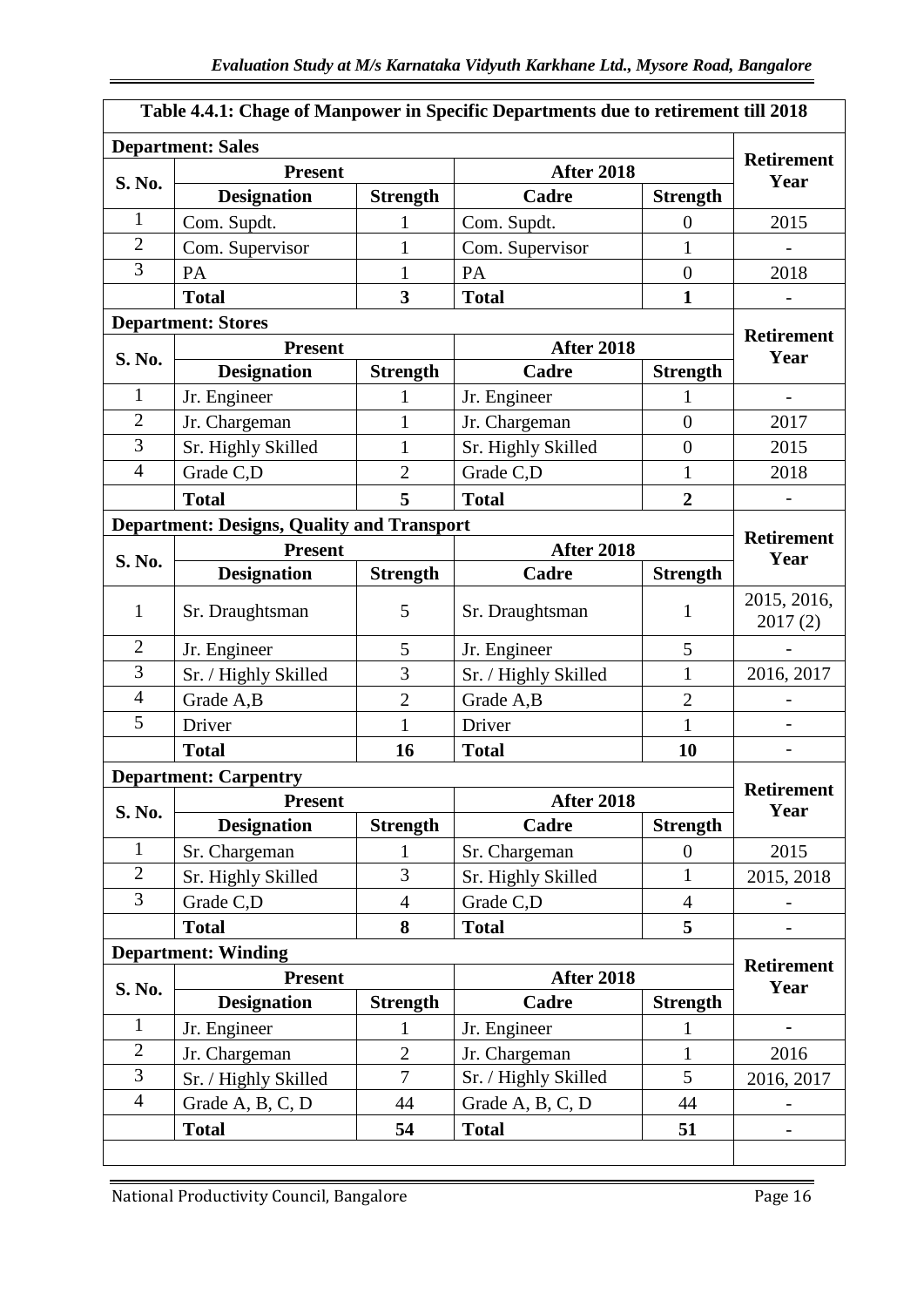| Table 4.4.1: Chage of Manpower in Specific Departments due to retirement till 2018 |                                                    |                 |                      |                 |                           |  |  |
|------------------------------------------------------------------------------------|----------------------------------------------------|-----------------|----------------------|-----------------|---------------------------|--|--|
|                                                                                    | <b>Department: Core Formation</b>                  |                 |                      |                 | <b>Retirement</b>         |  |  |
|                                                                                    | <b>Present</b>                                     |                 | <b>After 2018</b>    |                 | Year                      |  |  |
| S. No.                                                                             | <b>Designation</b>                                 | <b>Strength</b> | Cadre                | <b>Strength</b> |                           |  |  |
| $\mathbf{1}$                                                                       | Grade A, B, C, D                                   | 13              | Grade A, B, C, D     | 11              | 2017, 2018                |  |  |
|                                                                                    | <b>Total</b>                                       | 13              | <b>Total</b>         | 11              |                           |  |  |
|                                                                                    | <b>Department: Core Coil Assembly</b>              |                 |                      |                 |                           |  |  |
|                                                                                    | <b>Present</b><br>S. No.                           |                 | <b>After 2018</b>    |                 | <b>Retirement</b><br>Year |  |  |
|                                                                                    | <b>Designation</b>                                 | <b>Strength</b> | Cadre                | <b>Strength</b> |                           |  |  |
| $\mathbf{1}$                                                                       | Sr. Chargeman                                      | 1               | Sr. Chargeman        | $\theta$        | 2018                      |  |  |
| $\overline{2}$                                                                     | Sr. Highly Skilled                                 | $\mathbf{1}$    | Sr. Highly Skilled   | $\mathbf{1}$    |                           |  |  |
| 3                                                                                  | Grade A, B, C, D                                   | 9               | Grade A, B, C, D     | 8               | 2014                      |  |  |
|                                                                                    | <b>Total</b>                                       | 11              | <b>Total</b>         | 9               |                           |  |  |
|                                                                                    | <b>Department: LV/HV Connection and Lowering</b>   |                 |                      |                 | <b>Retirement</b>         |  |  |
| S. No.                                                                             | <b>Present</b>                                     |                 | <b>After 2018</b>    |                 | Year                      |  |  |
|                                                                                    | <b>Designation</b>                                 | <b>Strength</b> | Cadre                | <b>Strength</b> |                           |  |  |
| $\mathbf{1}$                                                                       | Sr. / Highly Skilled                               | $\overline{2}$  | Sr. / Highly Skilled | 1               | 2017                      |  |  |
| $\overline{2}$                                                                     | Grade A, B, C, D                                   | 5               | Grade A, B, C, D     | $\overline{4}$  | 2014                      |  |  |
|                                                                                    | <b>Total</b>                                       | 7               | <b>Total</b>         | 5               |                           |  |  |
|                                                                                    | <b>Department: Chamber, Maintenance and Repair</b> |                 |                      |                 |                           |  |  |
|                                                                                    |                                                    |                 |                      |                 |                           |  |  |
|                                                                                    | <b>Present</b>                                     |                 | <b>After 2018</b>    |                 | <b>Retirement</b>         |  |  |
| S. No.                                                                             | <b>Designation</b>                                 | <b>Strength</b> | Cadre                | <b>Strength</b> | Year                      |  |  |
| $\mathbf{1}$                                                                       | Jr. Assistant                                      | 1               | Jr. Assistant        | 1               | $\overline{\phantom{a}}$  |  |  |
| $\overline{2}$                                                                     | Sr. / Highly Skilled                               | 5               | Sr. / Highly Skilled | 3               | 2015 (2),<br>2018         |  |  |
| 3                                                                                  | Grade C                                            | 1               | Grade C              | 1               |                           |  |  |
|                                                                                    | <b>Total</b>                                       | 7               | <b>Total</b>         | 5               | $\overline{\phantom{a}}$  |  |  |
|                                                                                    | <b>Department: TPS</b>                             |                 |                      |                 |                           |  |  |
|                                                                                    | <b>Present</b>                                     |                 | <b>After 2018</b>    |                 | <b>Retirement</b>         |  |  |
| S. No.                                                                             | <b>Designation</b>                                 | <b>Strength</b> | Cadre                | <b>Strength</b> | Year                      |  |  |
| $\mathbf{1}$                                                                       | Jr. Engineer                                       | $\overline{2}$  | Jr. Engineer         | $\overline{2}$  |                           |  |  |
| $\mathbf{2}$                                                                       | Sr. Chargeman                                      | $\mathbf{1}$    | Sr. Chargeman        | $\overline{0}$  | 2014                      |  |  |
| 3                                                                                  | Sr. Highly Skilled                                 | 5               | Sr. Highly Skilled   | $\overline{2}$  | 2015, 2016,<br>2017       |  |  |
| $\overline{4}$                                                                     | Com. Supdt.                                        | $\mathbf{1}$    | Com. Supdt.          | $\mathbf{1}$    |                           |  |  |
| 5                                                                                  | Driver                                             | $\mathbf{1}$    | Driver               | $\mathbf{1}$    | $\overline{\phantom{a}}$  |  |  |
| 6                                                                                  | Assistant                                          | $\mathbf{1}$    | Assistant            | $\mathbf{1}$    |                           |  |  |
| $\tau$                                                                             | Grade A, B, C, D                                   | 19              | Grade A, B, C, D     | 18              | 2017                      |  |  |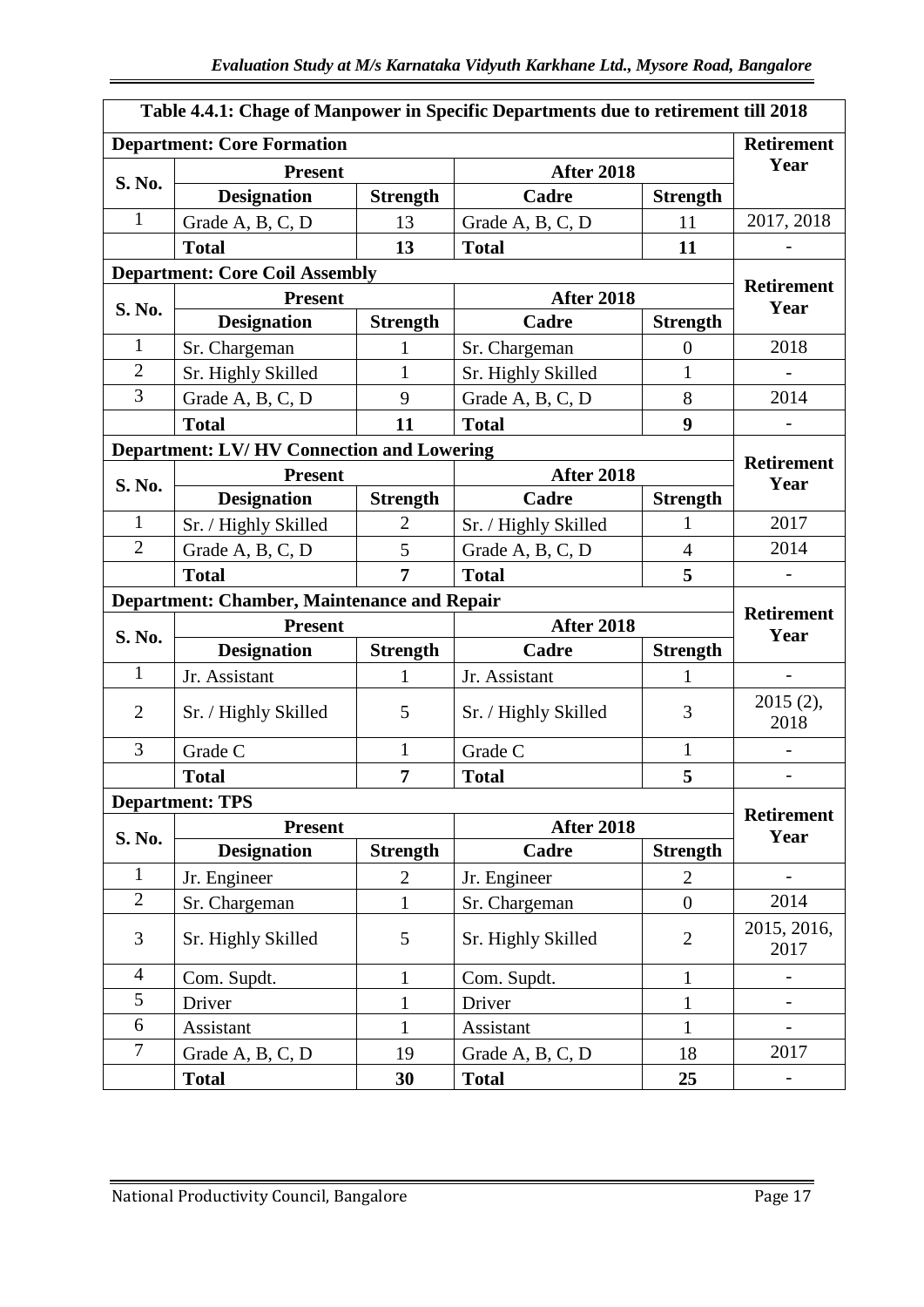- **5.0** *Evaluation Issue – 3***: Re-engineering of Bills Receivable Process between KAVIKA and ESCOMs and analysis of Revenue Stream.**
- **5.1 Re-engineering of Bills Receivable Process between KAVIKA and ESCOMs**
- **5.1.1** The company sells nearly 95% of their products to 5 ESCOMs. They are BESCOM (Bangalore), HESCOM (Hubli), MESCOM (Mangalore), GESCOM (Gulbarga) and CESC (Mysore). Whenever goods (Transformers) are sent to the ESCOMs, one copy of the Invoice is sent to the party along with the transporter. Also on the very next day another copy of the Invoice is sent through courier. The detailed process flow is depicted below. It is observed that out of the total cycle time of 69.05 days 67 days are spent in the ESCOMS and 2.05 days are spent in KAVIKA. The salient features of the process are
	- the % of the time spent in KAVIKA is  $3%$  and the rest 97 % is spent in the ESCOMS
	- the follow up component is averaging 65 days in the process cycle time

Reengineering is a major change initiative and is defined as

**The fundamental rethinking and radical redesign of business processes to achieve dramatic improvement in critical, contemporary measures of performance such as**

- **Cost**
- **Quality**
- **Service**
- **Speed**

Significant gains cannot be accrued by reengineering the process inside KAVIKA.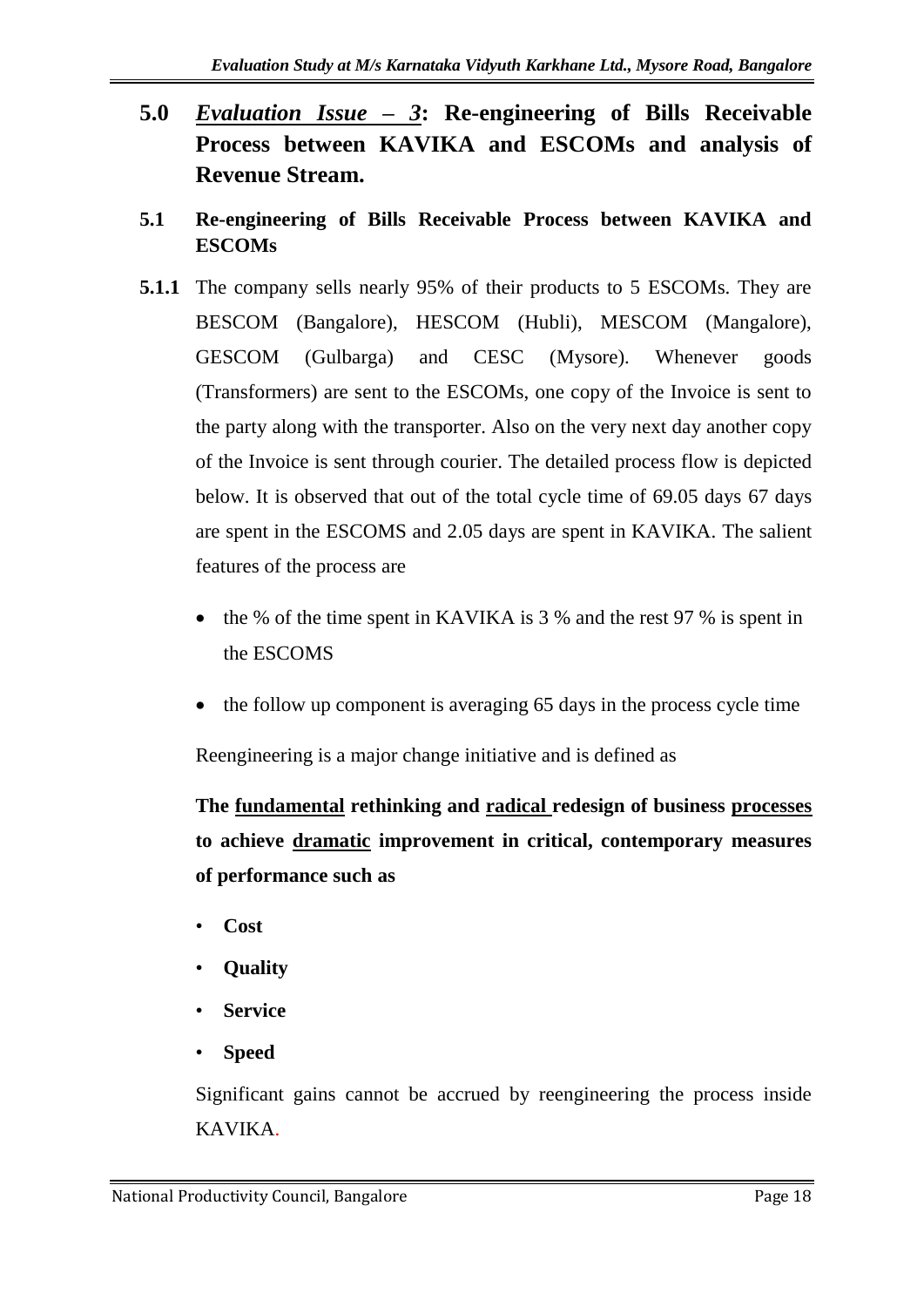|                | Flow Process Chart (From Raising Invoice to Receipt of Payment) |                                         |                      |                |         |                       |                   |         |                     |                           |
|----------------|-----------------------------------------------------------------|-----------------------------------------|----------------------|----------------|---------|-----------------------|-------------------|---------|---------------------|---------------------------|
|                |                                                                 |                                         | Avg.                 |                |         | <b>Marketing Dept</b> |                   |         | <b>Finance Dept</b> |                           |
| S. No.         |                                                                 | Activity                                | Time<br>(in<br>Days) | Day            | Manager | Comrcl.<br>Supdt.     | Comrcl.<br>Asstt. | Manager | Supdt.              | Comrel. Comrel.<br>Asstt. |
| $\mathbf{1}$   | Raise Invoice                                                   |                                         | 0.02                 | $\mathbf{1}$   |         |                       |                   |         |                     |                           |
| $\overline{2}$ |                                                                 | Verify and sign by the Manager          | 0.01                 | $\mathbf{1}$   | f       |                       |                   |         |                     |                           |
| 3              |                                                                 | Send Courier to concerned party         | $\mathbf{1}$         | $\overline{c}$ |         |                       |                   |         |                     |                           |
| 4              | Dept.                                                           | Send 2 copies of Invoice to the Finance | $\mathbf{1}$         | $\overline{c}$ |         |                       |                   |         |                     |                           |
| 5              |                                                                 | File 1 copy in the concerned file       | 0.01                 | $\overline{c}$ |         |                       |                   |         |                     |                           |
| 6              |                                                                 | File 1 copy in the concerned file       | 0.01                 | $\overline{c}$ |         |                       |                   |         |                     |                           |
| 7              |                                                                 | Enter the details of the Invoice in the | 0.02                 | $\overline{c}$ |         |                       |                   |         |                     |                           |
| 8              |                                                                 | Follow up with the Parties for payment  |                      | $\overline{a}$ |         |                       |                   |         |                     |                           |
| 9              | Receive                                                         | <b>BESCOM</b>                           | 69                   | 71             |         |                       |                   |         |                     |                           |
| 10             |                                                                 | <b>CESC</b>                             | 66                   | 68             |         |                       |                   |         |                     |                           |
| 11             | payment<br>through                                              | <b>GESCOM</b>                           | 61                   | 63             |         |                       |                   |         |                     |                           |
| 12             | <b>RTGS</b>                                                     | <b>HESCOM</b>                           | 72                   | 74             |         |                       |                   |         |                     |                           |
| 13             |                                                                 | <b>MESCOM</b>                           | 45                   | 47             |         |                       |                   |         |                     |                           |
|                | <b>After Payent</b>                                             |                                         |                      | 65             |         |                       |                   |         |                     |                           |
| 14             | pavment                                                         | Follow up / Receive the details of the  | 3                    | 68             |         |                       |                   |         |                     |                           |
| 15             | Send the receipt of payment to the party                        |                                         | $\mathbf{1}$         | 69             |         |                       |                   |         |                     |                           |
| 16             | Enter details in the Card                                       |                                         | 0.04                 | 69.04          |         |                       |                   |         |                     |                           |
| 17             | File receipt in the Payment Collection<br>File                  |                                         | 0.01                 | 69.05          |         |                       |                   |         |                     |                           |
| 18             | <b>Total Elaspe Days</b>                                        |                                         |                      | 69.05          |         |                       |                   |         |                     |                           |
| 19             |                                                                 | <b>Total Days Inside KAVIKA</b>         | 2.05                 |                |         |                       |                   |         |                     |                           |
| 20             |                                                                 | <b>Total Days Outside KAVIKA</b>        | 67                   |                |         |                       |                   |         |                     |                           |
|                |                                                                 |                                         |                      |                |         |                       |                   |         |                     |                           |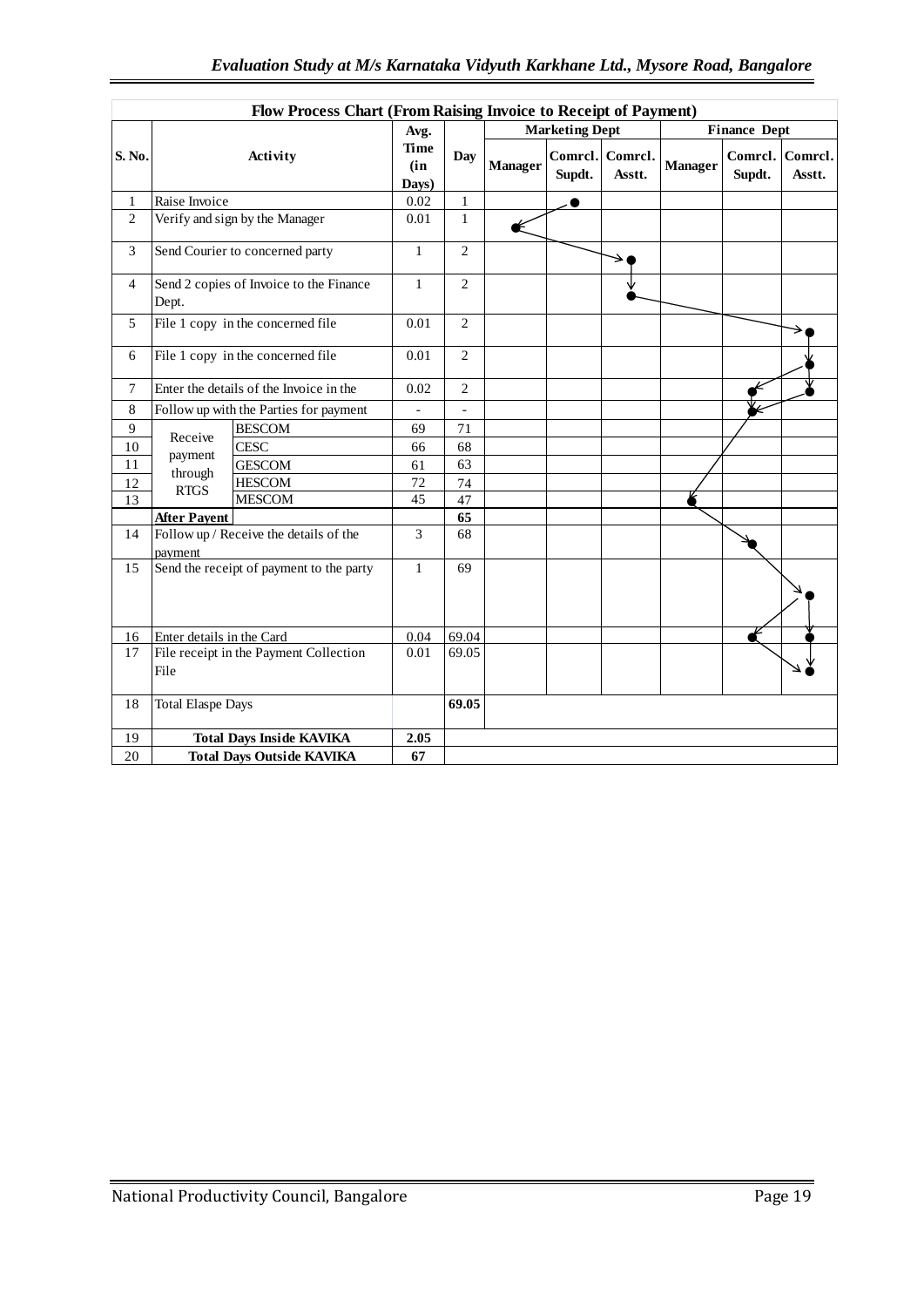#### **5.2 Analysis of Revenue Stream**

- **5.2.1** The tables 5.2.1 & 5.2.2 detail the monthly sales and monthly received amount of the various ESCOMs during the Financial Year 2012-13. The receipts are varying from a low of **Rs. 8,57,30,226.00** to a high of **Rs. 18,13,63,053.00 in the year 2012 - 2013.** The receipts are varying from a low of **Rs.7,89,52,362.00** to a high of **Rs. 18,13,42,457.00 in 2013 – 2014 till December 2013.** The average receipts are Rs. 13,10,83,671.84 and the spread is 2 sigma from the average. The spread will be reduced if the lead time in the bill processing by the ESCOMS is reduced. For this changes have to be performed in the process followed in the ESCOMS for their bill processing. The variation may be brought down to one sigma or less. Secondly the company may build up a corpus fund from the profits made every year to take care of the fluctuations in the receipts. Similarly the average receipts per month for 2013 – 2014 are Rs. 12,45,38,168.29 and the spread is 2 sigma from the average.
- **5.2.2** The average monthly cost is Rs.11,85,29,359.17 for 2013 14. The details are provided in tables  $5.2.3 \& 5.2.4$  respectively. As the receipts are varying month to month, with a minimum of Rs. 8,57,30,226.00 in 2012-13 and Rs.7,89,52,362.00 in 2013-14. The difference between the average monthly cost and the minimum receipts for a period of three months may be maintained as a corpus fund.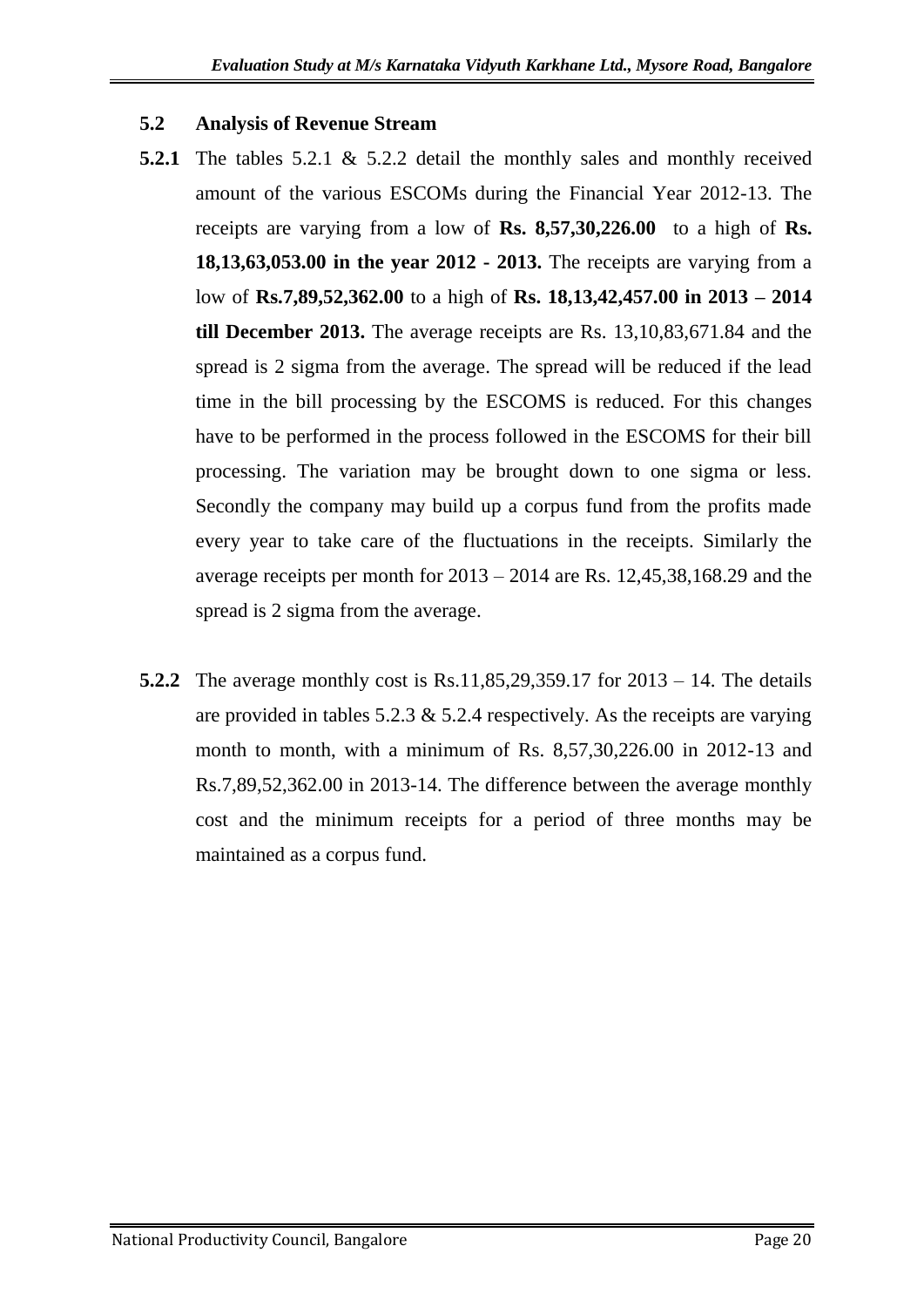| Table 5.2.1 : Sales value and amounts received for the year 2012 - 2013 |              |                          |                       |                      |  |  |  |
|-------------------------------------------------------------------------|--------------|--------------------------|-----------------------|----------------------|--|--|--|
| Party                                                                   | <b>Month</b> | <b>Total Sales Value</b> | <b>Total Received</b> | <b>Total Monthly</b> |  |  |  |
|                                                                         |              | (Rs.)                    | Amount (Rs.)          | receipt              |  |  |  |
| <b>BESCOM</b>                                                           | Apr-12       | 61074500.51              | 53875552.00           |                      |  |  |  |
| <b>CESC</b>                                                             | Apr- $12$    | 17532205.70              | 7581774.00            |                      |  |  |  |
| <b>GESCOM</b>                                                           | Apr- $12$    | 6838483.00               | 14311859.00           | Rs. 10,21,76,385     |  |  |  |
| <b>HESCOM</b>                                                           | Apr- $12$    | 11807303.76              | 12975001.00           |                      |  |  |  |
| <b>MESCOM</b>                                                           | Apr-12       | 9362198.70               | 13432199.00           |                      |  |  |  |
| <b>BESCOM</b>                                                           | $May-12$     | 52000926.96              | 35012604.00           |                      |  |  |  |
| <b>CESC</b>                                                             | $May-12$     | 13225399.24              | 34215124.00           |                      |  |  |  |
| <b>GESCOM</b>                                                           | $May-12$     | 16855702.56              | 4455688.00            | Rs. 8,57,30,226      |  |  |  |
| <b>HESCOM</b>                                                           | $May-12$     | 11890180.62              | 5336305.00            |                      |  |  |  |
| <b>MESCOM</b>                                                           | $May-12$     | 1378088.86               | 6710505.00            |                      |  |  |  |
| <b>BESCOM</b>                                                           | $Jun-12$     | 70088478.51              | 63643343.00           |                      |  |  |  |
| <b>CESC</b>                                                             | $Jun-12$     | 13122929.43              | 7176808.00            |                      |  |  |  |
| <b>GESCOM</b>                                                           | $Jun-12$     | 21825271.51              | 15409380.00           | Rs. 11,69,50,025     |  |  |  |
| <b>HESCOM</b>                                                           | $Jun-12$     | 16653959.04              | 17065772.00           |                      |  |  |  |
| <b>MESCOM</b>                                                           | $Jun-12$     | 16091434.02              | 13654722.00           |                      |  |  |  |
| <b>BESCOM</b>                                                           | $Jul-12$     | 86926430.88              | 26183490.00           |                      |  |  |  |
| <b>CESC</b>                                                             | $Jul-12$     | 17533519.66              | 28854956.00           |                      |  |  |  |
| <b>GESCOM</b>                                                           | $Jul-12$     | 14958081.36              | 24634545.00           | Rs. 9,75,09,581      |  |  |  |
| <b>HESCOM</b>                                                           | $Jul-12$     | 22777263.84              | 6812100.00            |                      |  |  |  |
| <b>MESCOM</b>                                                           | $Jul-12$     | 20744397.60              | 11024490.00           |                      |  |  |  |
| <b>BESCOM</b>                                                           | Aug- $12$    | 65807847.00              | 70159779.00           |                      |  |  |  |
| <b>CESC</b>                                                             | Aug- $12$    | 39074196.83              | 8906046.00            |                      |  |  |  |
| <b>GESCOM</b>                                                           | Aug- $12$    | 17272223.12              | 28216630.69           | Rs. 14,77,01,058.69  |  |  |  |
| <b>HESCOM</b>                                                           | Aug- $12$    | 25448196.52              | 6668156.00            |                      |  |  |  |
| <b>MESCOM</b>                                                           | Aug- $12$    | 22478286.30              | 33750447.00           |                      |  |  |  |
| <b>BESCOM</b>                                                           | $Sep-12$     | 47877281.39              | 86315698.00           |                      |  |  |  |
| <b>CESC</b>                                                             | $Sep-12$     | 24610168.99              | 2936628.00            |                      |  |  |  |
| <b>GESCOM</b>                                                           | $Sep-12$     | 18712116.11              | 5527721.00            | Rs. 11,80,19,692     |  |  |  |
| <b>HESCOM</b>                                                           | $Sep-12$     | 34604463.00              | 13405607.00           |                      |  |  |  |
| <b>MESCOM</b>                                                           | $Sep-12$     | 5460839.37               | 9834038.00            |                      |  |  |  |
| <b>BESCOM</b>                                                           | $Oct-12$     | 33542744.90              | 53691155.00           |                      |  |  |  |
| <b>CESC</b>                                                             | $Oct-12$     | 4590163.05               | 3151217.00            |                      |  |  |  |
| <b>GESCOM</b>                                                           | $Oct-12$     | 20923193.83              | 8870521.00            | Rs. 11,09,71,855     |  |  |  |
| <b>HESCOM</b>                                                           | $Oct-12$     | 11000303.50              | 30858086.00           |                      |  |  |  |
| <b>MESCOM</b>                                                           | $Oct-12$     | 20723423.80              | 14400876.00           |                      |  |  |  |
| <b>BESCOM</b>                                                           | $Nov-12$     | 76945984.95              | 73176663.00           |                      |  |  |  |
| <b>CESC</b>                                                             | $Nov-12$     | 7685071.72               | 17692127.00           |                      |  |  |  |
| <b>GESCOM</b>                                                           | $Nov-12$     | 26520367.71              | 25267065.00           | Rs. 13,93,11,845     |  |  |  |
| <b>HESCOM</b>                                                           | $Nov-12$     | 22422375.82              | 3780928.00            |                      |  |  |  |
| <b>MESCOM</b>                                                           | $Nov-12$     | 21843357.48              | 19395062.00           |                      |  |  |  |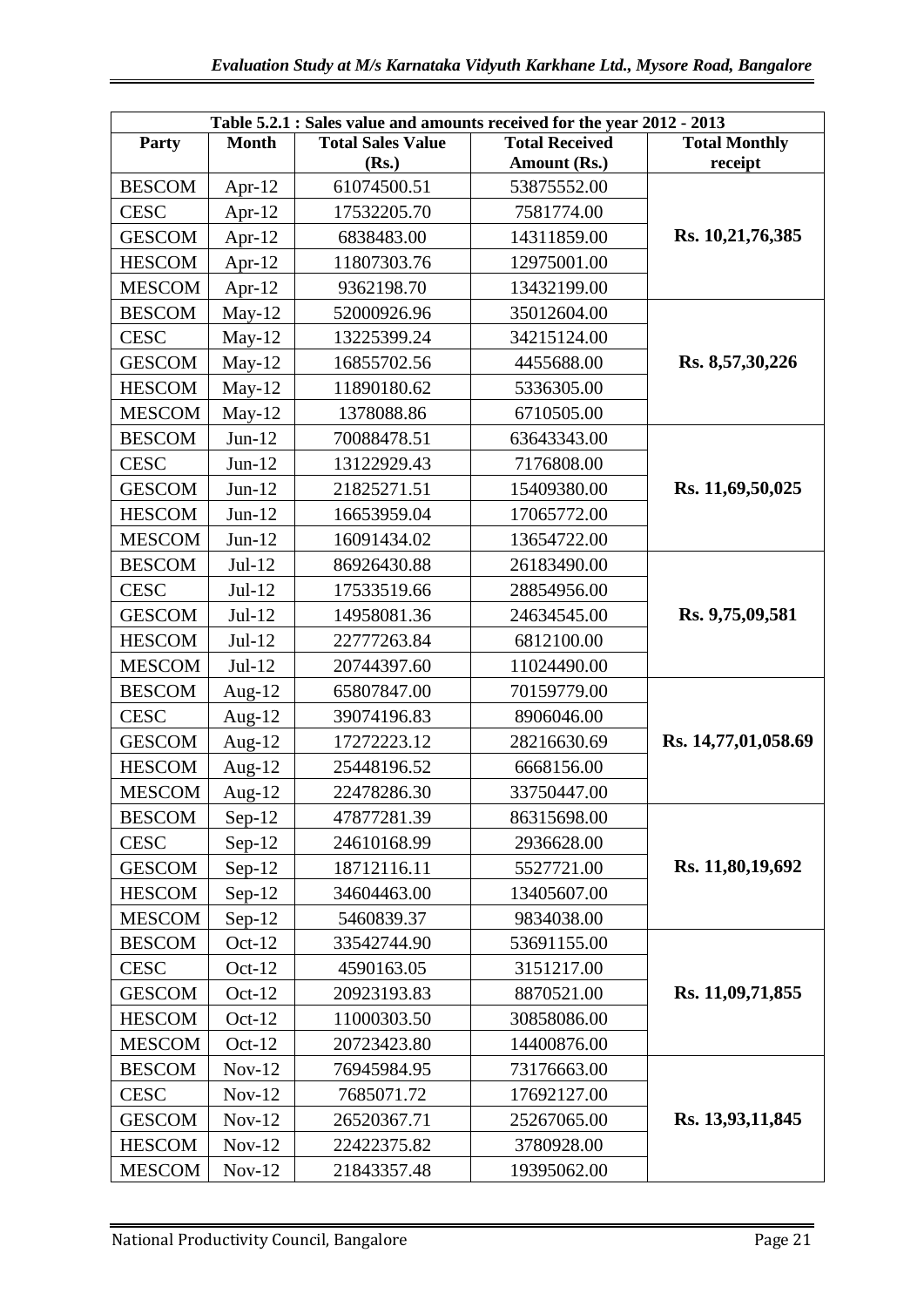| Table 5.2.1 : Sales value and amounts received for the year 2012 - 2013 |              |                          |                       |                      |  |  |  |
|-------------------------------------------------------------------------|--------------|--------------------------|-----------------------|----------------------|--|--|--|
| Party                                                                   | <b>Month</b> | <b>Total Sales Value</b> | <b>Total Received</b> | <b>Total Monthly</b> |  |  |  |
|                                                                         |              | (Rs.)                    | Amount (Rs.)          | receipt              |  |  |  |
| <b>BESCOM</b>                                                           | $Dec-12$     | 93621757.08              | 69040221.00           |                      |  |  |  |
| <b>CESC</b>                                                             | $Dec-12$     | 2861195.32               | 24086600.00           |                      |  |  |  |
| <b>GESCOM</b>                                                           | $Dec-12$     | 22620080.55              | 16161850.00           | Rs.15,98,33,063      |  |  |  |
| <b>HESCOM</b>                                                           | $Dec-12$     | 19286565.00              | 34022684.00           |                      |  |  |  |
| <b>MESCOM</b>                                                           | $Dec-12$     | 23325430.59              | 16521708.00           |                      |  |  |  |
| <b>BESCOM</b>                                                           | $Jan-13$     | 84468400.87              | 6,66,86,015.00        |                      |  |  |  |
| <b>CESC</b>                                                             | $Jan-13$     | 12722292.00              | 2,65,18,891.00        |                      |  |  |  |
| <b>GESCOM</b>                                                           | $Jan-13$     | 18659127.79              | 3, 19, 31, 756.00     | Rs. 16,93,99,195     |  |  |  |
| <b>HESCOM</b>                                                           | $Jan-13$     | 25978416.84              | 2,64,97,389.00        |                      |  |  |  |
| <b>MESCOM</b>                                                           | $Jan-13$     | 32256571.21              | 1,77,65,144.00        |                      |  |  |  |
| <b>BESCOM</b>                                                           | Feb-13       | 71722368.53              | 5,99,06,973.00        |                      |  |  |  |
| <b>CESC</b>                                                             | Feb-13       | 18488662.02              | 1,89,30,619.00        |                      |  |  |  |
| <b>GESCOM</b>                                                           | Feb-13       | 24356820.06              | 1,70,18,567.00        | Rs. 12,95,84,440     |  |  |  |
| <b>HESCOM</b>                                                           | Feb-13       | 17872548.80              | 46,18,852.00          |                      |  |  |  |
| <b>MESCOM</b>                                                           | Feb-13       | 29992588.13              | 2,91,09,429.00        |                      |  |  |  |
| <b>BESCOM</b>                                                           | $Mar-13$     | 58381259.40              | 9,41,63,692.00        |                      |  |  |  |
| <b>CESC</b>                                                             | $Mar-13$     | 21814713.37              | 9,61,844.00           |                      |  |  |  |
| <b>GESCOM</b>                                                           | $Mar-13$     | 25906223.88              | 78,71,901.00          | Rs. 18, 13, 63, 053  |  |  |  |
| <b>HESCOM</b>                                                           | $Mar-13$     | 16140450.00              | 4,41,71,225.00        |                      |  |  |  |
| <b>MESCOM</b>                                                           | $Mar-13$     | 34670341.93              | 3,41,94,391.00        |                      |  |  |  |

| Table 5.2.1 : Sales value and amounts received for the year 2012 - 2013 |                                   |                       |                      |  |  |  |  |  |
|-------------------------------------------------------------------------|-----------------------------------|-----------------------|----------------------|--|--|--|--|--|
| <b>Party</b>                                                            | <b>Total Sales Value</b>          | <b>Total Received</b> | <b>Total Monthly</b> |  |  |  |  |  |
|                                                                         | (Rs.)                             | Amount (Rs.)          | receipt              |  |  |  |  |  |
|                                                                         | <b>Total Receipt for the year</b> |                       |                      |  |  |  |  |  |
| <b>BESCOM</b>                                                           | Rs. 80,24,57,980.98               | Rs.75,18,55,185.00    | 48.24%               |  |  |  |  |  |
| <b>CESC</b>                                                             | Rs. 19,32,60,517.33               | Rs.18,10,12,634.00    | 11.61%               |  |  |  |  |  |
| <b>GESCOM</b>                                                           | Rs. 23,54,47,691.48               | Rs.19,96,77,483.69    | 12.81%               |  |  |  |  |  |
| <b>HESCOM</b>                                                           | Rs. 23,58,82,026.74               | Rs.20,62,12,105.00    | 13.23%               |  |  |  |  |  |
| <b>MESCOM</b>                                                           | Rs. 23,83,26,957.99               | Rs.21,97,93,011.00    | 14.10%               |  |  |  |  |  |
| Total for the year                                                      | Rs1,70,53,75,174.52               | Rs.1,55,85,50,418.69  | 100.00%              |  |  |  |  |  |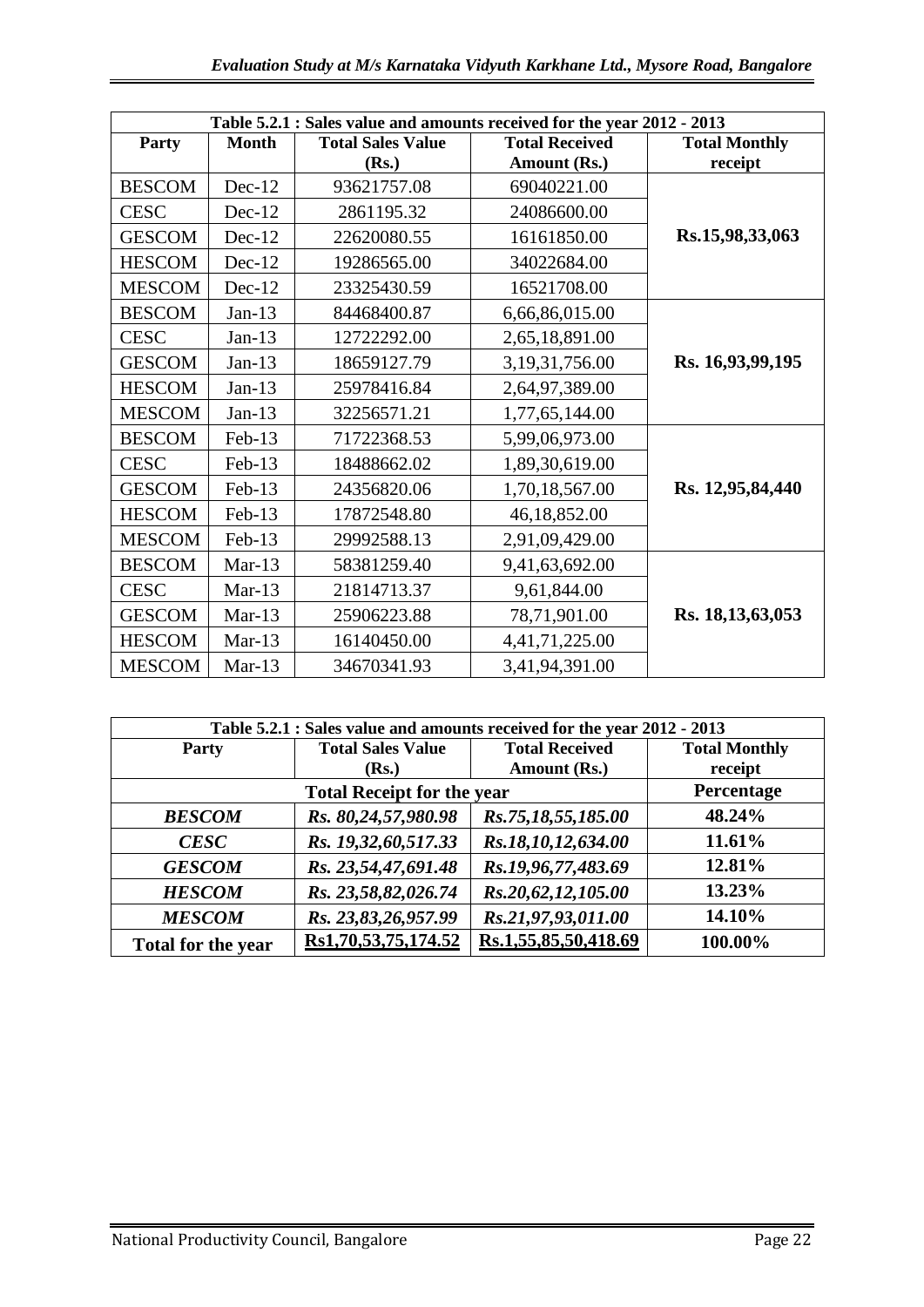| Table 5.2.2 : Sales value and amounts received for the year 2013 – 2014 (upto December 2013) |              |                          |                              |                      |  |
|----------------------------------------------------------------------------------------------|--------------|--------------------------|------------------------------|----------------------|--|
| Party                                                                                        | <b>Month</b> | <b>Total Sales Value</b> | <b>Total Received Amount</b> | <b>Total Monthly</b> |  |
|                                                                                              |              | (Rs.)                    | (Rs.)                        | receipt              |  |
| <b>BESCOM</b>                                                                                | Apr-13       | 62581560.78              | 3402134.00                   |                      |  |
| <b>CESC</b>                                                                                  | Apr- $13$    | 19411796.00              | 27044237.00                  | Rs.                  |  |
| <b>GESCOM</b>                                                                                | Apr- $13$    | 16529369.14              | 28441889.00                  | 9,73,54,349          |  |
| <b>HESCOM</b>                                                                                | Apr- $13$    | 27020601.95              | 20307285.00                  |                      |  |
| <b>MESCOM</b>                                                                                | Apr- $13$    | 22280984.46              | 18158804.00                  |                      |  |
| <b>BESCOM</b>                                                                                | $May-13$     | 52856918.47              | 26754081.00                  |                      |  |
| <b>CESC</b>                                                                                  | $May-13$     | 20545937.53              | 52944.00                     | Rs.                  |  |
| <b>GESCOM</b>                                                                                | $May-13$     | 23834565.76              | 21896697.00                  | 10,62,87,723         |  |
| <b>HESCOM</b>                                                                                | $May-13$     | 17703305.86              | 21080244.00                  |                      |  |
| <b>MESCOM</b>                                                                                | $May-13$     | 26349228.49              | 36503757.00                  |                      |  |
| <b>BESCOM</b>                                                                                | $Jun-13$     | 77609158.17              | 84450415.00                  |                      |  |
| <b>CESC</b>                                                                                  | $Jun-13$     | 19119920.51              | 914978.00                    | Rs.                  |  |
| <b>GESCOM</b>                                                                                | $Jun-13$     | 12627025.70              | 5536739.00                   | 10,50,82,778         |  |
| <b>HESCOM</b>                                                                                | $Jun-13$     | 15561414.74              | 3299265.00                   |                      |  |
| <b>MESCOM</b>                                                                                | $Jun-13$     | 32618490.28              | 10881381.00                  |                      |  |
| <b>BESCOM</b>                                                                                | $Jul-13$     | 112043089.38             | 20054896.00                  |                      |  |
| <b>CESC</b>                                                                                  | $Jul-13$     | 22729535.73              | 31836441.00                  |                      |  |
| <b>GESCOM</b>                                                                                | $Jul-13$     | 2820107.00               | 23051144.00                  | Rs.                  |  |
| <b>HESCOM</b>                                                                                | $Jul-13$     | 15227513.41              | 19667534.00                  | 11,10,78,367         |  |
| <b>MESCOM</b>                                                                                | $Jul-13$     | 22249895.34              | 16468352.00                  |                      |  |
| <b>BESCOM</b>                                                                                | Aug- $13$    | 63681602.42              | 111378223.00                 |                      |  |
| <b>CESC</b>                                                                                  | Aug- $13$    | 29662862.46              | 15514154.00                  | Rs.                  |  |
| <b>GESCOM</b>                                                                                | Aug- $13$    | 11721376.00              | 1863193.00                   | 18, 13, 42, 457      |  |
| <b>HESCOM</b>                                                                                | Aug- $13$    | 35796555.94              | 33795842.00                  |                      |  |
| <b>MESCOM</b>                                                                                | Aug- $13$    | 5112690.66               | 18791045.00                  |                      |  |
| <b>BESCOM</b>                                                                                | $Sep-13$     | 79956376.47              | 83510160.00                  |                      |  |
| <b>CESC</b>                                                                                  | $Sep-13$     | 16569373.84              | 16646633.00                  | Rs.                  |  |
| <b>GESCOM</b>                                                                                | $Sep-13$     | 25075447.40              | 13880639.00                  | 14,87,61,098         |  |
| <b>HESCOM</b>                                                                                | $Sep-13$     | 33615022.35              | 16008402.00                  |                      |  |
| <b>MESCOM</b>                                                                                | $Sep-13$     | 19635160.86              | 18715264.00                  |                      |  |
| <b>BESCOM</b>                                                                                | $Oct-13$     | 63662456.26              | 48195037.00                  |                      |  |
| <b>CESC</b>                                                                                  | $Oct-13$     | 10188954.94              | 48025359.00                  |                      |  |
| <b>GESCOM</b>                                                                                | Oct- $13$    | 25477984.73              | 8109944.00                   |                      |  |
| <b>HESCOM</b>                                                                                | Oct- $13$    | 31872886.50              | 24106098.00                  |                      |  |
| <b>MESCOM</b>                                                                                | Oct- $13$    | 13955735.25              | 10315968.00                  | Rs.<br>13,87,52,406  |  |
| <b>CESC</b>                                                                                  | $Nov-13$     | 3354463.06               | 1439609.00                   |                      |  |
| <b>GESCOM</b>                                                                                | $Nov-13$     | 15480086.28              | 35612688.00                  |                      |  |
| <b>HESCOM</b>                                                                                | $Nov-13$     | 30116532.08              | 0.00                         |                      |  |
| <b>MESCOM</b>                                                                                | $Nov-13$     | 12801424.12              | 15805049.00                  |                      |  |
| <b>BESCOM</b>                                                                                | $Dec-13$     | 72933330.90              | 54032323.00                  |                      |  |
| <b>CESC</b>                                                                                  | $Dec-13$     | 11414742.65              | 21627211.00                  |                      |  |
| <b>GESCOM</b>                                                                                | $Dec-13$     | 3623444.11               | 30986404.00                  | Rs.<br>13,96,40,065  |  |
| <b>HESCOM</b>                                                                                | $Dec-13$     | 38913880.69              | 16831270.00                  |                      |  |
| <b>MESCOM</b>                                                                                | Dec-13       | 21541372.77              | 16162857.00                  |                      |  |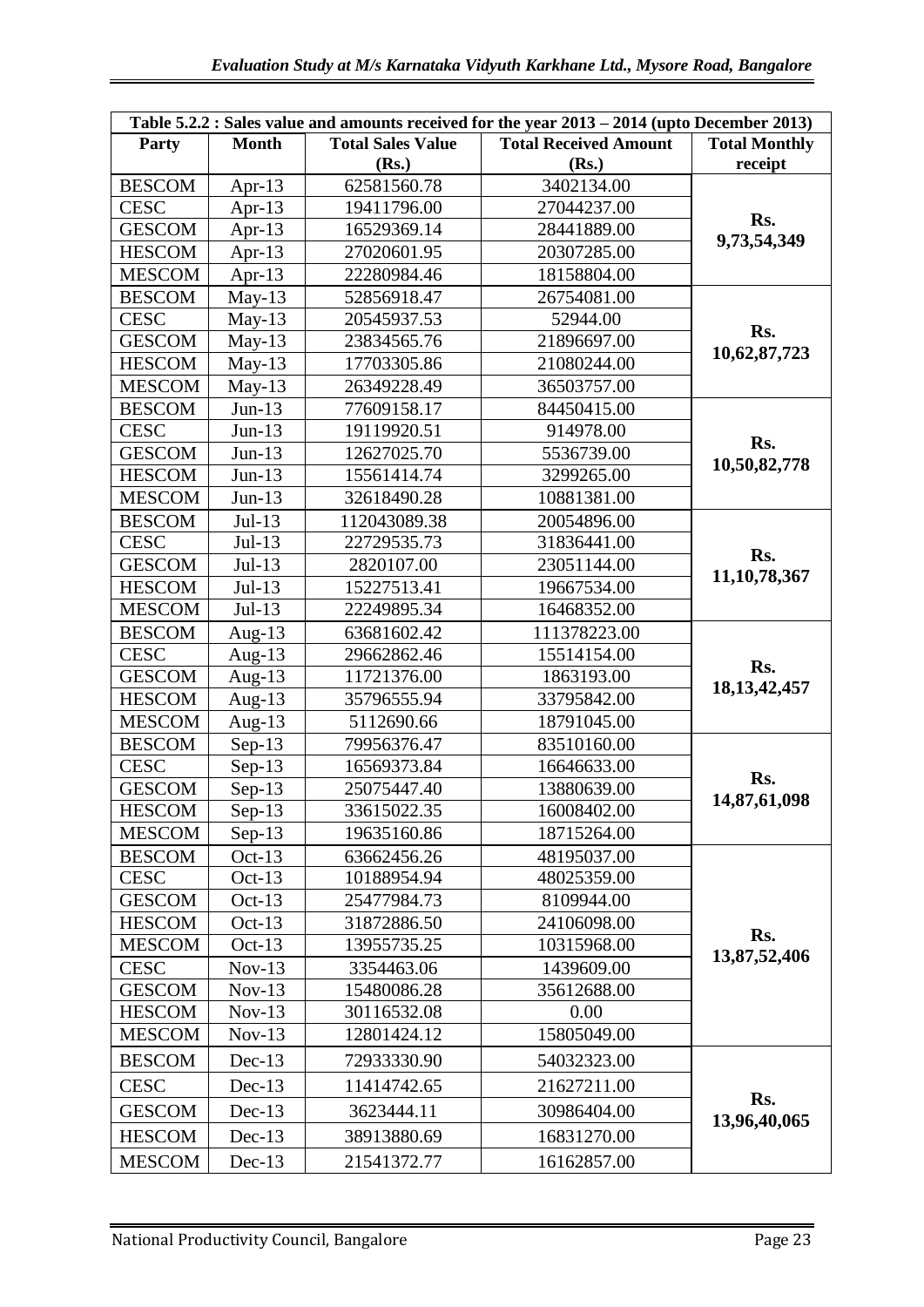|                    | Table 5.2.2 : Sales value and amounts received for the year 2013 – 2014 (upto December 2013) |                              |                      |  |  |  |  |
|--------------------|----------------------------------------------------------------------------------------------|------------------------------|----------------------|--|--|--|--|
| <b>Party</b>       | <b>Total Sales Value</b>                                                                     | <b>Total Received Amount</b> | <b>Total Monthly</b> |  |  |  |  |
|                    | ( <b>Rs.</b> )                                                                               | (Rs.)                        | receipt              |  |  |  |  |
|                    | <b>Total Receipt for the year</b>                                                            |                              |                      |  |  |  |  |
| <b>BESCOM</b>      | Rs.63,68,73,364.27                                                                           | Rs.45,78,72,285.00           | 41.35%               |  |  |  |  |
| <b>CESC</b>        | Rs.15,29,97,586.72                                                                           | Rs.16,31,01,566.00           | 14.73%               |  |  |  |  |
| <b>GESCOM</b>      | Rs.13,71,89,406.12                                                                           | Rs.16,93,79,337.00           | 15.30%               |  |  |  |  |
| <b>HESCOM</b>      | Rs.24,58,27,713.52                                                                           | Rs.15,50,95,940.00           | 14.01%               |  |  |  |  |
| <b>MESCOM</b>      | Rs.17,65,44,982.23                                                                           | Rs.16,18,02,477.00           | 14.61%               |  |  |  |  |
| Total for the year | Rs. 1,34,94,33,052.86                                                                        | Rs.1,10,72,51,605.00         | 100.00%              |  |  |  |  |

|                | Table 5.2.3: Cost per Month (2013-14) |                                                                                       |                                 |  |  |  |  |
|----------------|---------------------------------------|---------------------------------------------------------------------------------------|---------------------------------|--|--|--|--|
| S1.<br>No.     | Category                              | <b>Monthly Expense</b><br><b>April to September</b><br>(From Last 2 Quarters)<br>2013 |                                 |  |  |  |  |
| 1              | Cost of $R/M$ and $FG & WIP$          | Rs. 56, 30, 84, 335.00                                                                | 9,38,47,389.17<br>Rs.           |  |  |  |  |
| $\overline{2}$ | Wages                                 | 2,68,90,886.00<br>Rs.                                                                 | 44,81,814.33<br>Rs.             |  |  |  |  |
| 3              | <b>Sumputory Allowance</b>            | 36,78,833.00<br>R <sub>s</sub> .                                                      | 6,13,138.83<br>Rs.              |  |  |  |  |
| $\overline{4}$ | <b>Other Employee Benefits</b>        | 3,51,36,908.00<br>Rs.                                                                 | 58, 56, 151. 33<br>Rs.          |  |  |  |  |
| 5              | <b>Finance Cost</b>                   | 46,30,061.00<br>R <sub>s</sub> .                                                      | 7,71,676.83<br>Rs.              |  |  |  |  |
| 6              | Penalty for delay in supply           | 5,28,33,107.00<br>Rs.                                                                 | 88,05,517.83<br>Rs.             |  |  |  |  |
| 7              | <b>Entry Tax</b>                      | 49,03,387.00<br>Rs.                                                                   | 8,17,231.17<br>Rs.              |  |  |  |  |
| 8              | <b>Service Contract</b>               | 48, 35, 792.00<br>Rs.                                                                 | 8,05,965.33<br>Rs.              |  |  |  |  |
| 9              | <b>Other Expenses</b>                 | 1,42,51,871.00<br>Rs.                                                                 | 23,75,311.83<br>Rs.             |  |  |  |  |
| 10             | Depreciation & Amortisation           | 9,30,975.00<br>Rs.                                                                    | R <sub>s</sub> .<br>1,55,162.50 |  |  |  |  |
|                | <b>Total Monthly Expense</b>          |                                                                                       | 11,85,29,359.17<br>Rs.          |  |  |  |  |

|                | Table 5.2.4: Cost per Month (2012-13 and 2011-12) |                  |                          |                          |                   |  |  |
|----------------|---------------------------------------------------|------------------|--------------------------|--------------------------|-------------------|--|--|
| SI.            |                                                   |                  | <b>Year-2012-13</b>      | <b>Year-2011-12</b>      |                   |  |  |
| No.            | <b>Cost Category</b>                              |                  | <b>Total Yearly Cost</b> | <b>Total Yearly Cost</b> |                   |  |  |
| 1              | Cost of R/M and FG & WIP                          |                  | Rs. 1,02,84,66,741.00    | Rs.                      | 84,03,56,227.00   |  |  |
| $\overline{2}$ | Wages                                             | Rs.              | 4,74,85,665.00           | Rs.                      | 3,83,16,623.00    |  |  |
| 3              | <b>Sumputory Allowance</b>                        | Rs.              | 1,09,04,222.00           | Rs.                      | 48,38,992.00      |  |  |
| $\overline{4}$ | Salary and other Employee                         | R <sub>s</sub> . | 6,17,18,179.00           | Rs.                      | 5,07,48,552.00    |  |  |
|                | <b>Benefits</b>                                   |                  |                          |                          |                   |  |  |
| 5              | <b>Finance Cost</b>                               | Rs.              | 92,98,022.00             | Rs.                      | 3,79,49,186.00    |  |  |
| 6              | Penalty for delay in supply                       | Rs.              | 8,88,37,199.00           | Rs.                      | 1,96,17,205.00    |  |  |
| $\tau$         | <b>Entry Tax</b>                                  | R <sub>s</sub> . | 97,10,084.00             | Rs.                      | 89,21,012.00      |  |  |
| 8              | <b>Service Contract</b>                           | Rs.              | 88, 81, 875.00           | Rs.                      | 67,69,375.00      |  |  |
| 9              | <b>Other Expenses</b>                             | Rs.              | 3,08,84,162.00           | Rs.                      | 4, 17, 57, 420.00 |  |  |
| 10             | Depreciation & Amortisation                       | R <sub>s</sub> . | 17,91,941.00             | Rs.                      | 17, 19, 545.00    |  |  |
|                | <b>Total Monthly Expense</b>                      | $\mathbf{R}$ s.  | 10,81,64,840.83          | $\mathbf{R}$ s.          | 8,75,82,844.75    |  |  |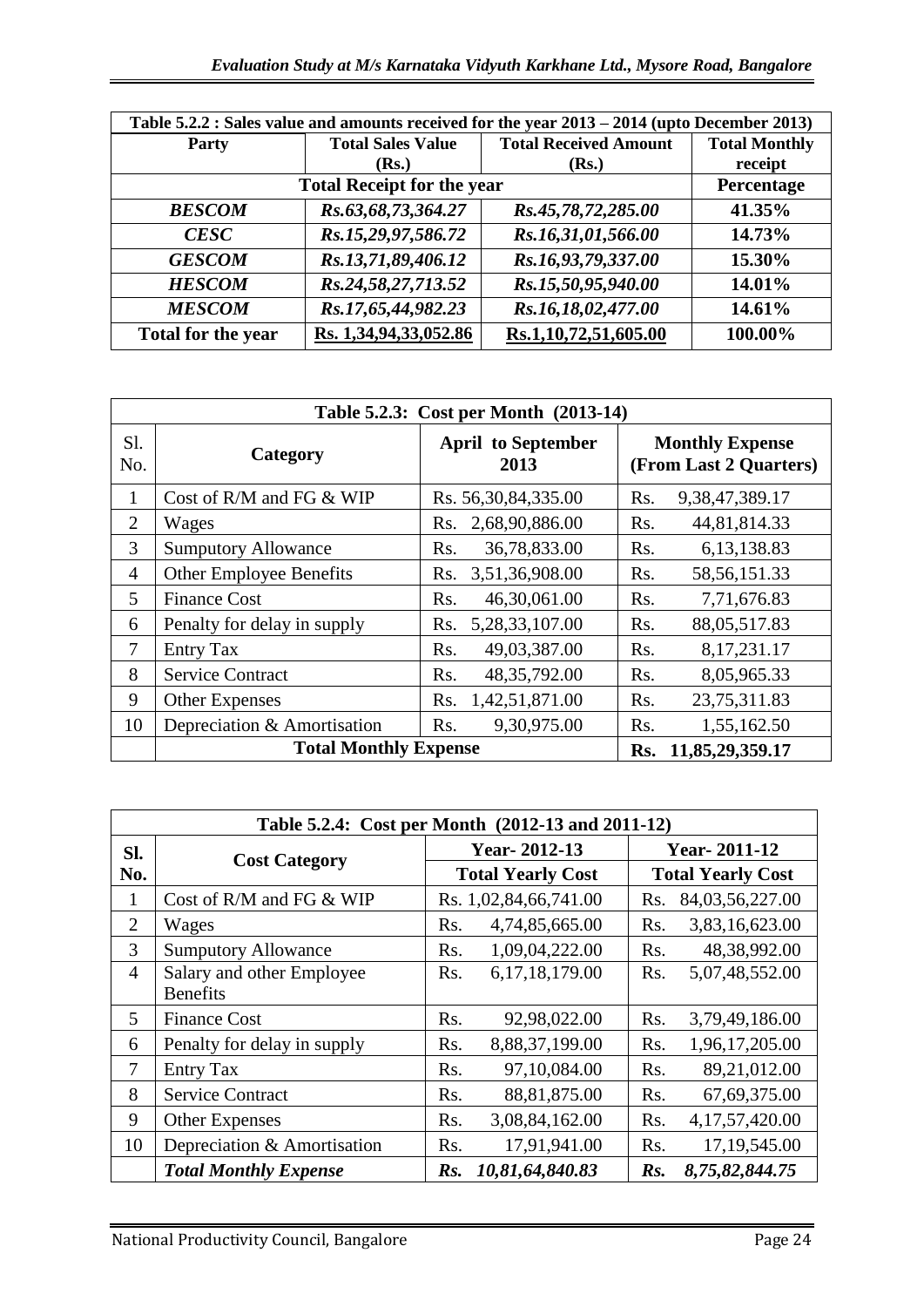## **6.0** *Evaluation Issue - 4***: Business Forecast and strategy for next 5 years.**

- **6.1** The company is operating in a protected market where 95% of the sales are for the ESCOMs. As on November 2013, the company has a pending order of 21970 numbers of transformers from various ESCOMs. Out of 21970 pending transformers, for around 13000 transformers the delivery period is already over. As on January 1, 2014 the pending orders for the transformers are 18465 numbers valued at Rs. 117 Crores. The numbers for which the delivery period is over is 13454.
- **6.2** To chalk out the business strategy for the next 5 years, SWOT analysis of the present business environment was carried out by the NPC team and the management team of KAVIKA.

SWOT analysis is a tool that identifies the **s**trengths, **w**eaknesses, **o**pportunities and **t**hreats of an organization. Specifically, SWOT is a basic, straightforward model that assesses what an organization can and cannot do as well as its potential opportunities and threats. The method of SWOT analysis is to take the information from an environmental analysis and separate it into internal (strengths and weaknesses) and external issues (opportunities and threats). Once this is completed, SWOT analysis determines what may assist the firm in accomplishing its objectives, and what obstacles must be overcome or minimized to achieve desired results. The results of the SWOT analysis are depicted in the table below.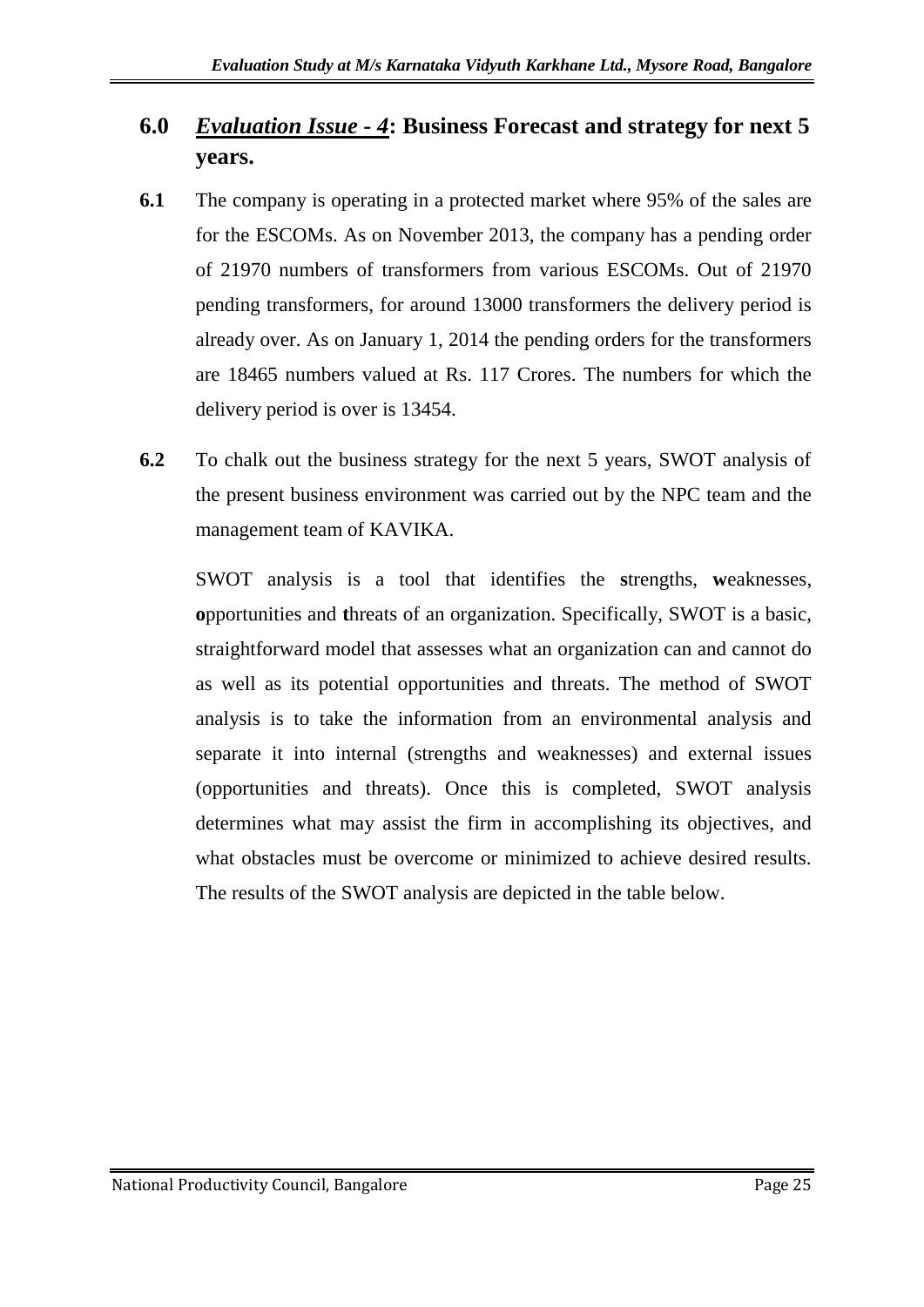|   | <b>SWOT Analysis Matrix</b>                   |                |                                                                                   |                |                                                                                                     |                |                                                                                                                                                                       |  |
|---|-----------------------------------------------|----------------|-----------------------------------------------------------------------------------|----------------|-----------------------------------------------------------------------------------------------------|----------------|-----------------------------------------------------------------------------------------------------------------------------------------------------------------------|--|
|   | <b>Strength</b>                               |                | <b>Weakness</b>                                                                   |                | <b>Opportunities</b>                                                                                |                | <b>Threats</b>                                                                                                                                                        |  |
|   | Making profits since FY 2006-07               |                | No recruitment of officer $\&$<br>workman Cadre personnel since<br>1992           |                | 2 % Market share in terms of<br><b>Market Value</b>                                                 |                | Pending Orders                                                                                                                                                        |  |
|   | Regular orders from the ESCOMs                | $\overline{2}$ | 75% of Department Heads<br>retiring by 2015                                       |                | New demand for distribution<br>transformers in XII plan (2012-<br>17)                               |                | Around 50% of the sales<br>goes to one customer                                                                                                                       |  |
|   | Known for Quality of products                 | 3              | 50 % of Officer Cadre Personnel<br>retiring by 2018                               | 3              | Adopt new technologies                                                                              | 3 <sup>1</sup> | 95% of the sales are to Govt.<br>Organisation                                                                                                                         |  |
|   | <b>Favourable Geographical Location</b>       | $\overline{4}$ | Machines are old. Especially<br>critical ones such as vacuum<br>chamber, testing. | $\overline{4}$ | Tap orders from EBs of different<br><b>States</b>                                                   | $\overline{4}$ | Large number of small<br>private competitors.                                                                                                                         |  |
|   | Harmonious Management - Union<br>Relationship | 5              | Work Norms need revision.                                                         | 5              | Tap customers from private<br>organisations especially Housing<br>Development Society/<br>Companies | 5              | Transformer over-capacity in<br>the Indian market has led to<br>immense pricing pressure<br>scenario severely impacting<br>the profitability of the market<br>players |  |
| 6 | ISO Certified                                 |                |                                                                                   |                |                                                                                                     |                |                                                                                                                                                                       |  |
|   | Availability of space                         |                |                                                                                   |                |                                                                                                     |                |                                                                                                                                                                       |  |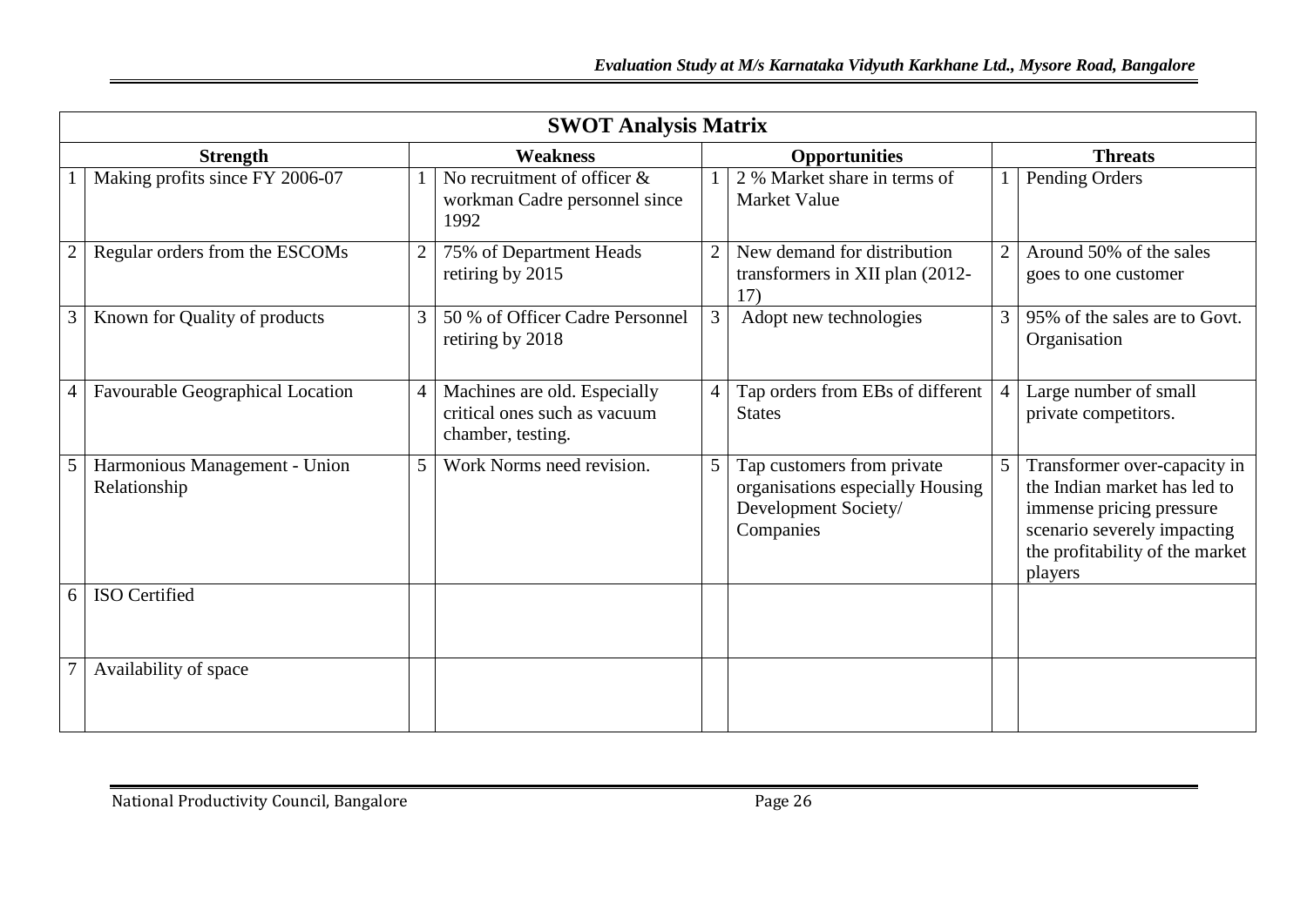#### **6.3 Evaluation and Analysis**

- **6.3.1** The retirements in the officer cadre personnel over the next 5 years need to be replaced so that the business continuity is maintained and the company is able to remain competitive in the market. Also the retirements in the workmen cadre over the next 5 years need to be replaced. This has to be factored with the weakness – 'work norms need revision'. Presently the work norms agreed upon between the management and the union needs to be revised as we have observed that there is scope for increase in the production levels with same manpower and usage of equipment. *It is recommended that a detailed 'Production norms & Manpower assessment' study may be undertaken by the company to ascertain and finalize the production capacity in the plant.*
- **6.3.2** The ageing equipment in the critical stages of manufacturing is going to put pressure on the quality of the output and the throughput thus having a significant impact on the bottom-line. NPC has already introduced a vendor the refurbishment / new oven in Bangalore. *Similarly the company has procure equipments in the winding, testing, despatch etc. The areas which necessitate new equipment are detailed in the chapter 2.*
- **6.3.3** The market share of this company is about 2 % of the total market. If the company has to increase the market share then it has to reduce the costs or improve the customer satisfaction levels. The company will have to create a cross functional team inside for scouring for new technologies in the transformer industry, as the application of new technologies would drive the costs down and help in improving the cost competitiveness. *As technology for production is a game changer for the company, it may also explore options for networking with like minded organizations / academic institutions for assistance in this area.*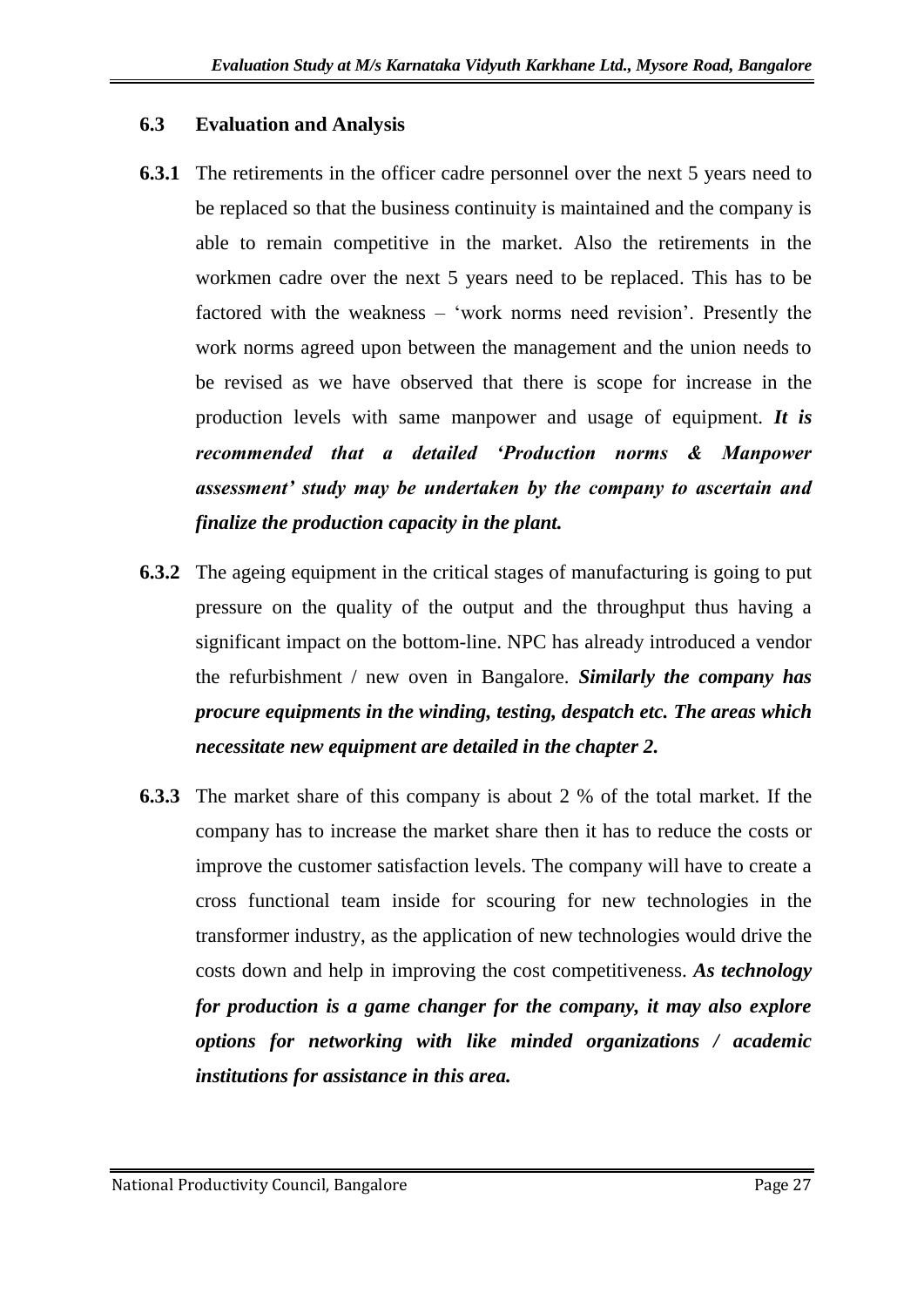The production department will also have to continuously upgrade the production process to maintain competitiveness. *Taking a round in the company reveals that there is immense scope for the implementation of lean management in the company and the returns also will be significant. The company may get select personnel trained in lean management and start the implementation of lean management.*

**6.3.4** Installed Capacity of the Plant is 1300 MVA per annum. The present annual output is around 22,000 numbers of transformers aggregating to 1116 MVA. The Production achieved by the Company for the past 5 years are given below. The Company has been steadily increasing its production with a marked increase in 2011-12.

|                | Table: 6.3.1 : Production (in Last 5 Years) |             |            |  |  |  |  |
|----------------|---------------------------------------------|-------------|------------|--|--|--|--|
| <b>Sl. No.</b> | Year                                        | Qty. (Nos.) | <b>MVA</b> |  |  |  |  |
|                | 2008-09                                     | 10376       | 671        |  |  |  |  |
| $\mathcal{D}$  | 2009-10                                     | 14461       | 698        |  |  |  |  |
| $\mathbf 3$    | 2010-11                                     | 14122       | 747        |  |  |  |  |
|                | 2011-12                                     | 20067       | 1009       |  |  |  |  |
|                | 2012-13                                     | 21877       | 1116       |  |  |  |  |

The orders received every year for the past three years from the ESCOMS are depicted below:

| Table: 6.3.2: Orders Received in 2013-14 |               |            |  |  |  |  |
|------------------------------------------|---------------|------------|--|--|--|--|
| <b>Date</b>                              | <b>Party</b>  | <b>Nos</b> |  |  |  |  |
| $17$ -Jun- $13$                          | <b>BESCOM</b> | 50         |  |  |  |  |
| $25$ -Jun-13                             | <b>BESCOM</b> | 650        |  |  |  |  |
| $18$ -Jun- $13$                          | <b>CESC</b>   | 1700       |  |  |  |  |
| $18$ -Jun- $13$                          | <b>HESCOM</b> | 2400       |  |  |  |  |
| $26$ -Jun-13                             | <b>BESCOM</b> | 300        |  |  |  |  |
| $18$ -Jun- $13$                          | <b>GESCOM</b> | 1300       |  |  |  |  |
| $18$ -Jun- $13$                          | <b>MESCOM</b> | 650        |  |  |  |  |
|                                          | <b>Total</b>  | 7050       |  |  |  |  |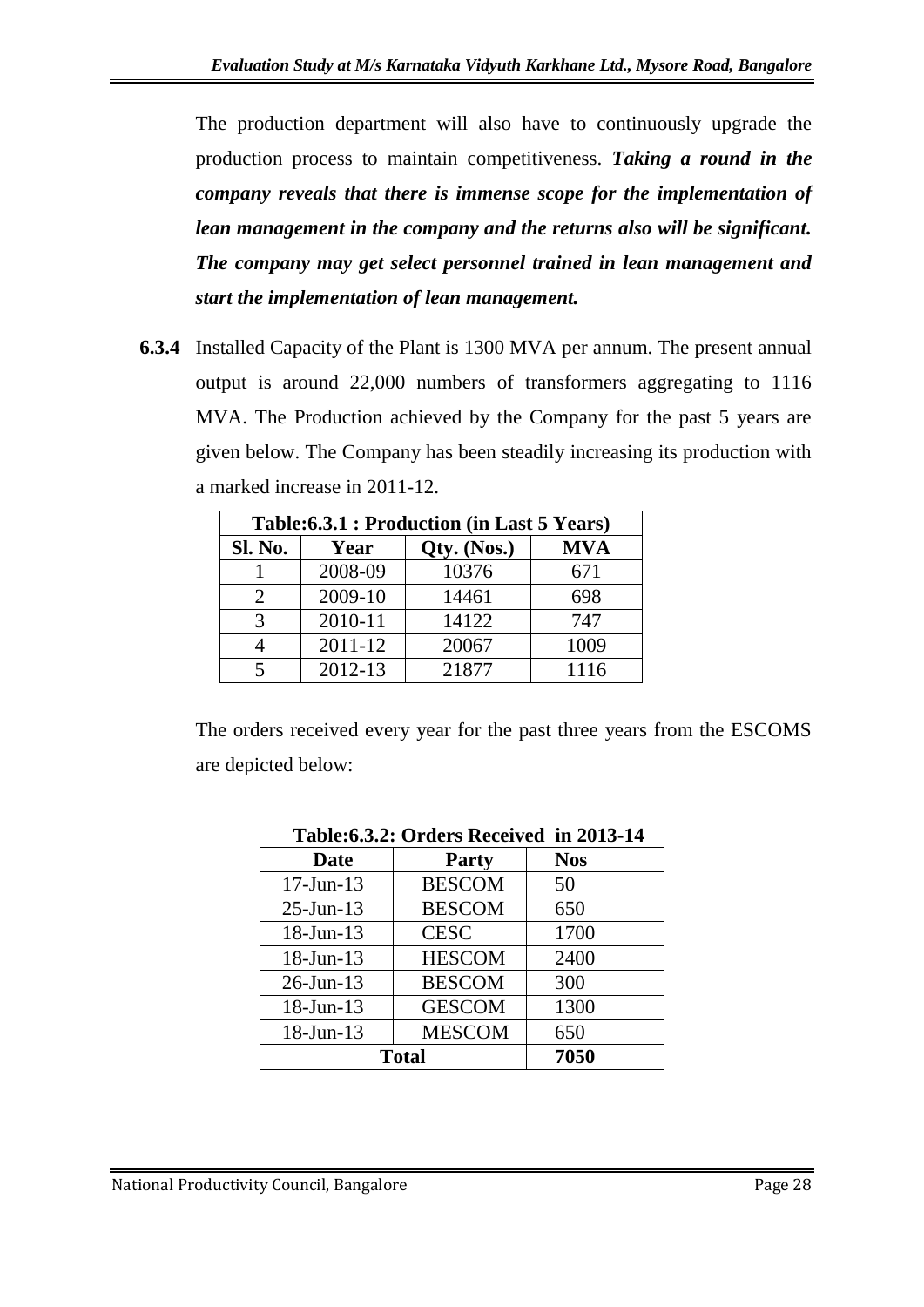|                 | Table: 6.3.3: Orders Received in 2012-13 |            |  |  |  |  |
|-----------------|------------------------------------------|------------|--|--|--|--|
| <b>Date</b>     | <b>Party</b>                             | <b>Nos</b> |  |  |  |  |
| $10$ -May- $12$ | <b>GESCOM</b>                            | 727        |  |  |  |  |
| 06-Aug-12       | <b>HESCOM</b>                            | 800        |  |  |  |  |
| $03-Sep-12$     | <b>MESCOM</b>                            | 3000       |  |  |  |  |
| $13-Sep-12$     | <b>HESCOM</b>                            | 240        |  |  |  |  |
| $03-Oct-12$     | <b>HESCOM</b>                            | 200        |  |  |  |  |
| $17-Nov-13$     | <b>GESCOM</b>                            | 500        |  |  |  |  |
| 14-Feb-13       | <b>BESCOM</b>                            | 1770       |  |  |  |  |
| 12-Feb-13       | <b>HESCOM</b>                            | 2956       |  |  |  |  |
| $06$ -Mar-13    | <b>CESC</b>                              | 1050       |  |  |  |  |
| <b>Total</b>    |                                          | 11243      |  |  |  |  |

|                        | Table: 6.3.4: Orders Received in 2011-12 |            |
|------------------------|------------------------------------------|------------|
| Date                   | <b>Party</b>                             | <b>Nos</b> |
| $29$ -Jun-11           | <b>HESCOM</b>                            | 1489       |
| $24 - \text{Jun} - 11$ | <b>HESCOM</b>                            | 1370       |
| $05$ -Aug-11           | <b>CESC</b>                              | 116        |
| $09-Sep-11$            | <b>CESC</b>                              | 1800       |
| 29-Sep-11              | <b>MESCOM</b>                            | 2700       |
| $20$ -Oct-11           | <b>HESCOM</b>                            | 30         |
| $20$ -Oct-11           | <b>CESC</b>                              | 1970       |
| $20$ -Dec-11           | <b>MESCOM</b>                            | 1000       |
| $02$ -Jan-12           | <b>BESCOM</b>                            | 11664      |
| $14$ -Dec-11           | <b>MESCOM</b>                            | 50         |
| $17-Mar-12$            | <b>BESCOM</b>                            | 427        |
| $02$ -Mar-12           | <b>BESCOM</b>                            | 5990       |
|                        | <b>Total</b>                             | 28606      |

 The bottleneck operation for the plant is oven drying wherein around 80 numbers are dried every day. To remove this bottleneck the company has to expend its efforts. NPC has already networked with a manufacturer and based on the inputs of the company he will be able to sugggest the changes required in the oven. After the change in the oven capacity, the company can increase the throughput of the plant.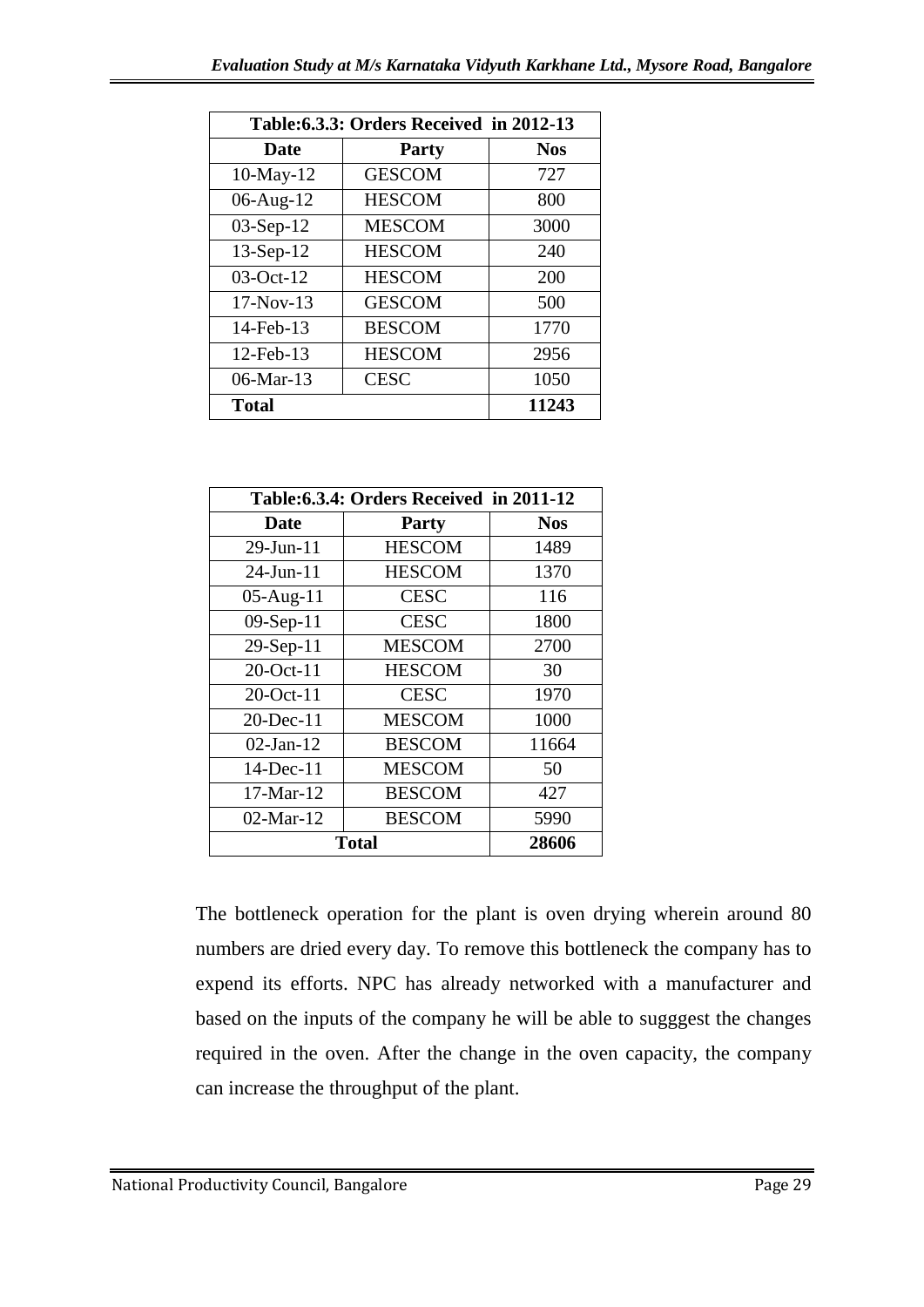The orders received every year are varying. From 7050 in 2013-14 to 28606 in 2011-12 (from ESCOMS). If the orders are varying in a limited range and the company is assured of confirmed orders then the company can go for restructuring of the production process to alter the capacity in the long run. The company should talk to the ESCOMS and get the minimum assured quantity to be supplied every year.

## *It is recommended that the company should make following efforts to increase the throughput*

- *Change the oven capacity / install new oven*
- *Install new equipment to balance the line.*
- *Get assured orders from the ESCOMS every year.*
- *Renegotiate with the union for increased outputs per day.*

The pending orders to the tune of 18465 numbers will also be fulfilled by the company after the implementation of the above measures. Presently the company works in a single shift followed by 4 hrs of over time working every day. As the number of transformers processed per day in the oven is limited to 80 numbers, the company would not get any benefit by working another shift followed a over time of 4 hours as the constraint would be still existing.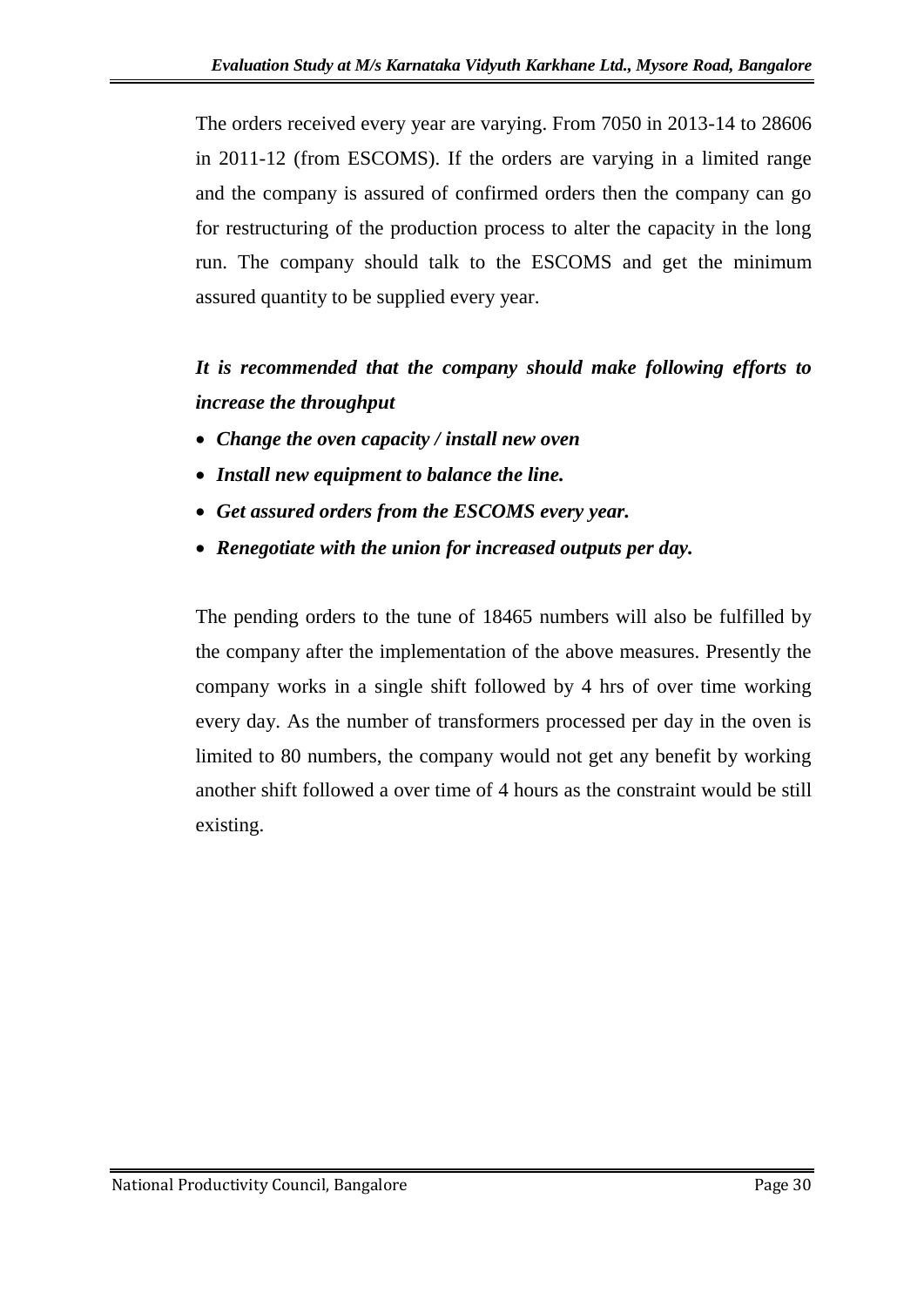# **Annexures**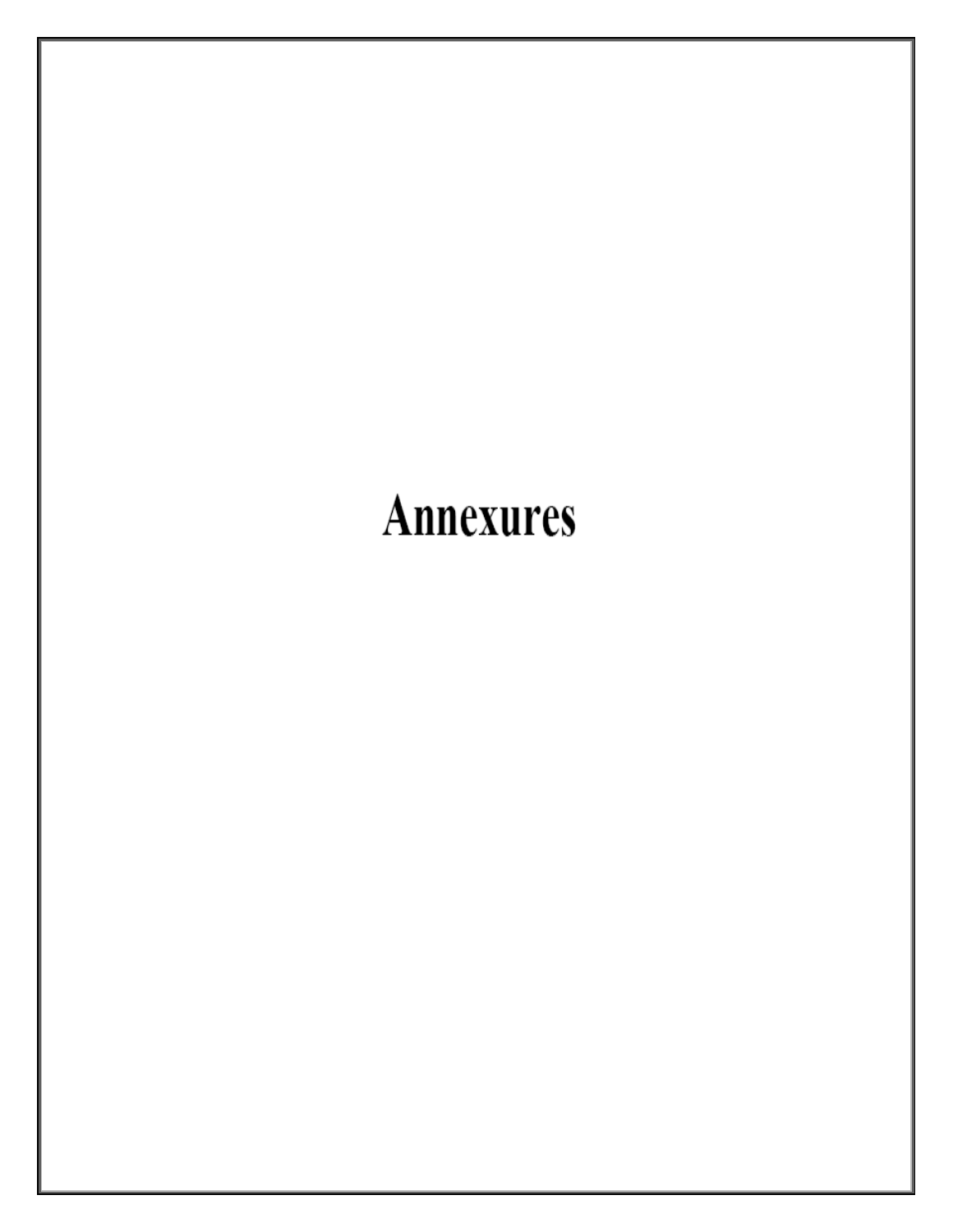#### **Data Requirement Matrix for Estimating Winding Machine Requirement**

#### **A. General Information of Company:**

- $\triangleright$  Name of the Firm :
- Contact Person :
- > Mobile:
- $\triangleright$  Email:

#### **B. Winding Requirement:**

| <b>Description</b>                            | <b>HV Coil</b> |        |        |        |
|-----------------------------------------------|----------------|--------|--------|--------|
|                                               | Coil 1         | Coil 2 | Coil 3 | Coil 4 |
| Conductor Shape (Round / Rectangular)         |                |        |        |        |
| Size of Conductor in mm (Dia)                 |                |        |        |        |
| Conductor Insulation (Paper or Enamel)        |                |        |        |        |
| Conductor Type (Aluminum/Copper/Others)       |                |        |        |        |
| Interlayer Paper insertion (Manual/Automatic) |                |        |        |        |
| <b>Insulation Paper Thickness</b>             |                |        |        |        |
| <b>Insulation Paper Width</b>                 |                |        |        |        |
| End filling width                             |                |        |        |        |
| Coil Shape (Circular/Rectangular)             |                |        |        |        |
| Finished Coil OD/Swing $\varnothing$ in mm    |                |        |        |        |
| Winding width in mm                           |                |        |        |        |
| No. of Parallel Conductors (If any)           |                |        |        |        |
| No. of Turns per layer                        |                |        |        |        |
| No of Layers                                  |                |        |        |        |
| No. of coils per limb / phase                 |                |        |        |        |